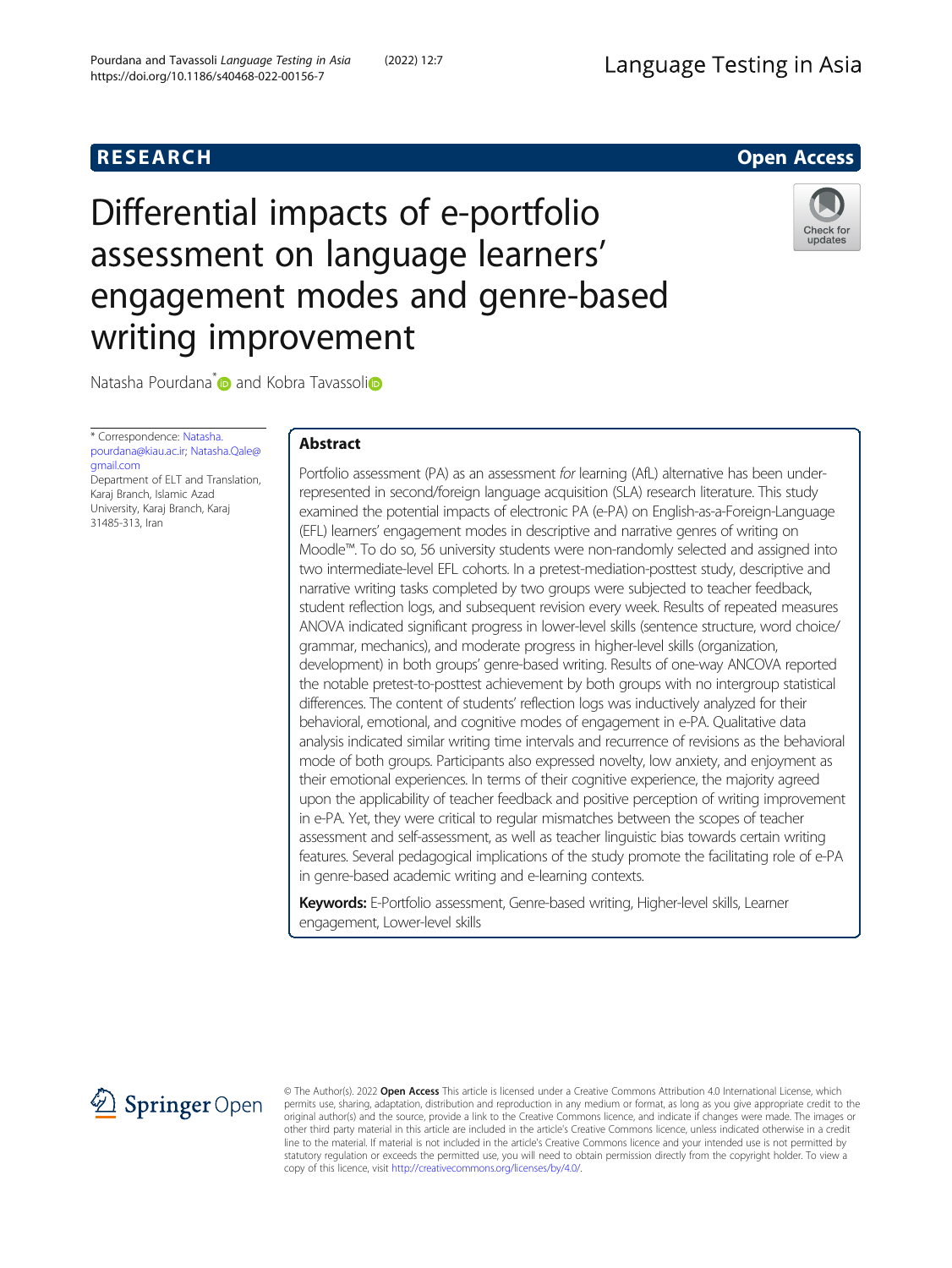#### Introduction

A writing portfolio is an electronic or print dossier of students' written scripts which are selected over time and often endorsed with their self-reflective journals. In education, portfolio assessment (hereafter, PA) is often assumed as a better-quality alternative to traditional, product-oriented standardized testing (Benson, [2007](#page-16-0); Hirvela and Sweetland, [2005](#page-17-0); Kirkpatrick and Gyem, [2012](#page-17-0)). However, as Condon and Hamp-Lyons ([1994](#page-16-0)) argued, "portfolio has simply been accepted on faith, on writing specialists' feeling, that the portfolio is simply better" (p. 277).

Several research studies in second/foreign language (L2) have reported the advantages of PA in terms of the L2 teachers' positive experience with various types of PA (Lam and Lee, [2010](#page-17-0); Lee, [2016](#page-17-0)), the role of PA in boosting L2 learner autonomy, selfregulated learning, social and metacognitive awareness (Aydin, [2010](#page-16-0); Behbahani et al. [2011](#page-16-0)), and the mediation role of PA in revising works-in-progress (Hamp-Lyon and Condon, [2000](#page-17-0); Mphahlele, [2022\)](#page-17-0). Despite the reported educational benefits, PA has remained highly controversial in real classroom situations, namely due to L2 teachers' inflexibility (Xu and Brown, [2016;](#page-18-0) Willis, [2011\)](#page-18-0), insufficient language assessment literacy (Gan and Lam, [2020](#page-17-0)), low engagement of students (Lee and Coniam, [2013](#page-17-0)), its complicated and holistic grading (Song and August, [2002](#page-18-0)), and the test-driven, dominant culture in most school systems (Lam, [2018a](#page-17-0)). Therefore, a full practice of PA in L2 settings has constantly faced massive problems which compelled Hyland and Hyland ([2019](#page-17-0)) to call for more in-depth research on its practical aspects which is the concern in the current study.

From the pedagogical perspective, the process-oriented PA approach to L2 writing redefines it as a recursive and metacognitive activity that engages L2 learners in regular thinking about their language progress with a focus on learner reflection (Lam, [2019](#page-17-0)). As Lam [\(2018b](#page-17-0)) speculated, since writing PA sustains students' close attention to different aspects of language skills development, it nurtures their self-idealization and regulates their active engagement (Burner, [2014](#page-16-0); Pourdana and Behbahani, [2013](#page-18-0)). Such L2 learner engagement is even more intensive in electronic PA (hereafter, e-PA) where they are largely served with rich and enjoyable digital resources in the information and communication technologies (ICT). Yet, the evidence in favor of how L2 learners engage in e-PA is still anecdotal and under-researched (Barrot, [2021;](#page-16-0) Hamp-Lyons, [2007](#page-17-0); Hamp-Lyons and Condon, [2000](#page-17-0)). Similarly, SLA studies on how e-PA might enhance English as a Foreign Language (EFL) learner engagement in genre-based academic writing are a few with limited empirical evidence (Hyland, [2007;](#page-17-0) Lam, [2018a](#page-17-0); Pourdana and Asghari, [2021\)](#page-18-0). To void this gap in the literature, therefore, this study aimed to compare the potential impacts of e-PA on EFL university students' modes of engagement in two academic genres of descriptive and narrative writing and their subsequent writing improvement.

## Literature review

Since the early 1990s, assessment for learning (AfL) has reached a widespread audience in educational contexts (Cowie, [2005](#page-16-0); Klenowski, [2009;](#page-17-0) O'Shea, [2020\)](#page-17-0), and likewise, several studies examined how AfL might benefit and self-regulated learning (Brown and Abeywickrama, [2010;](#page-16-0) Darling-Hammond and McCloskey, [2008;](#page-16-0) Earl, [2013\)](#page-16-0). As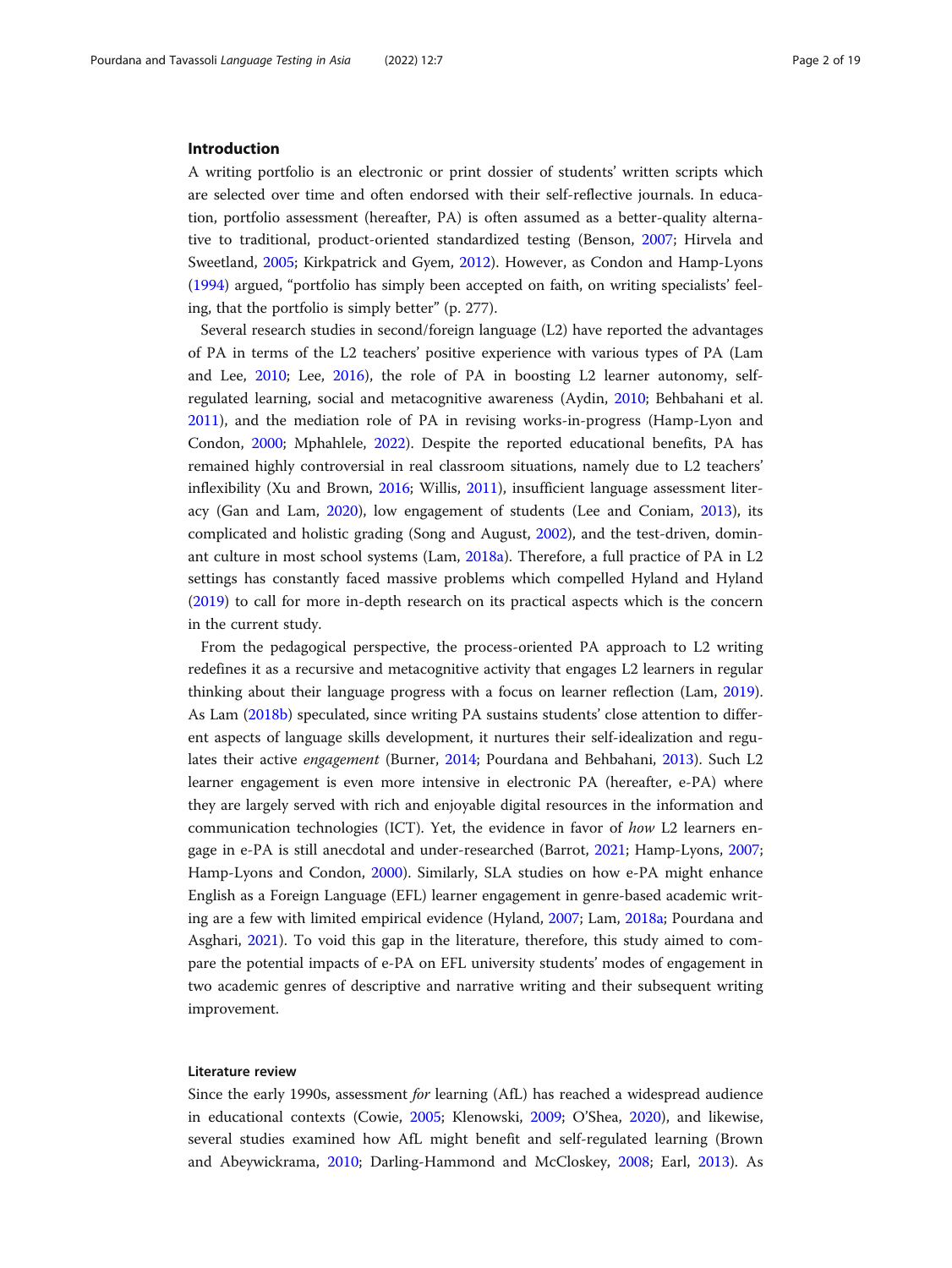Ramaprasad [\(1983\)](#page-18-0) presumed, AfL in L2 classrooms not only needs the learners' perception of a gap between a long-term goal and their status quo but also their commitment to bridge the gap to attain their learning goal.

Ideally, either the L2 learners should engage in self-assessment to generate the information about the noticed gap, or the teachers have to explore the gap and provide feedback to the students about it. Ultimately, the action of closing the gap will be taken by fully engaged students in the process of language learning (Sadler, [2010\)](#page-18-0). Yet, in practice, L2 teachers and learners have more critical steps to take. In their AfL practice, L2 teachers have to lift the capacity in the students to diligently discover their learning gaps, engage themselves, and take full responsibility for carrying out remedial actions. Among various alternatives of AfL which has a large potential to generate such selfregulated learning is portfolio assessment.

PA or portfolio-based assessment is grounded in the social constructivism model of learning (Vygotsky, [1987](#page-18-0)) which proposes that learning happens effectively when L2 learners proactively construct the knowledge of the target language for themselves through social interactions, rather than being the passive recipients of the language knowledge. For instance, writing PA reinforces the L2 learners' "understanding of writing as a socially situated process in academic discourse communities" (Duff, [2010,](#page-16-0) p. 169). In doing so, it can assess both higher-level writing skills (e.g., textural, discursive) and lowerlevel writing skills (e.g., writing mechanics, punctuations) in L2 writing progress (Borg, [2003;](#page-16-0) Ngui et al. [2020](#page-17-0); Price et al. [2010;](#page-18-0) Steen-Utheima and Hopfenbeck, [2018](#page-18-0)). Moreover, writing PA demands L2 learners to actively engage in bridging the observed gap in their writing performance (Lam, [2019](#page-17-0)). This is routinely advised through writing reflective journals, diaries, and redrafting (Hamp-Lyons, [2016\)](#page-17-0).

According to Caner ([2010\)](#page-16-0) and Chappuis ([2014](#page-16-0)), successful learner engagement depends on how well L2 learners understand the goals pronounced in writing PA, how soon they picture the distance between their status quo and those goals, and what they do to achieve the goals. In the same vein, L2 writing teachers are recommended to prime selfreflectiveness through 'scaffolding' the students in terms of tutorials to the entire PA process (Carless and Boud, [2018;](#page-16-0) Kusuma et al. [2021\)](#page-17-0), using examples and prompts (Gregory et al., [2001\)](#page-17-0), extending deadlines to engage students even more (Lam, [2014\)](#page-17-0), and informing them of the assessment rubrics (Panadero and Romero, [2014\)](#page-17-0).

L2 learner engagement in PA is not an option but a survival kit. According to Fredricks and Eccles ([2002\)](#page-17-0), learner engagement unites three major components of behavior, emotion, and cognition. Behavioral engagement implies the learners' active participation in terms of involvement in on-task behavior and social activities which likely cause positive academic outcomes. Emotional engagement entails the learners' both positive and negative reactions to the teacher feedback, classroom tasks, classmates, academics, and school which influence their willingness to communicate and learn. Finally, cognitive engagement guarantees learners' cognitive investment which mediates their thoughtfulness and openness to self-regulated learning and mastery of challenging skills (Fredricks et al. [2004\)](#page-17-0). Implied in the concept of learner engagement, the integration of behavior, emotion, and cognition seems invaluable to L2 learning as it causes an extended commitment in students (Ecclestone, [2007;](#page-16-0) Hargreaves, [2005](#page-17-0)).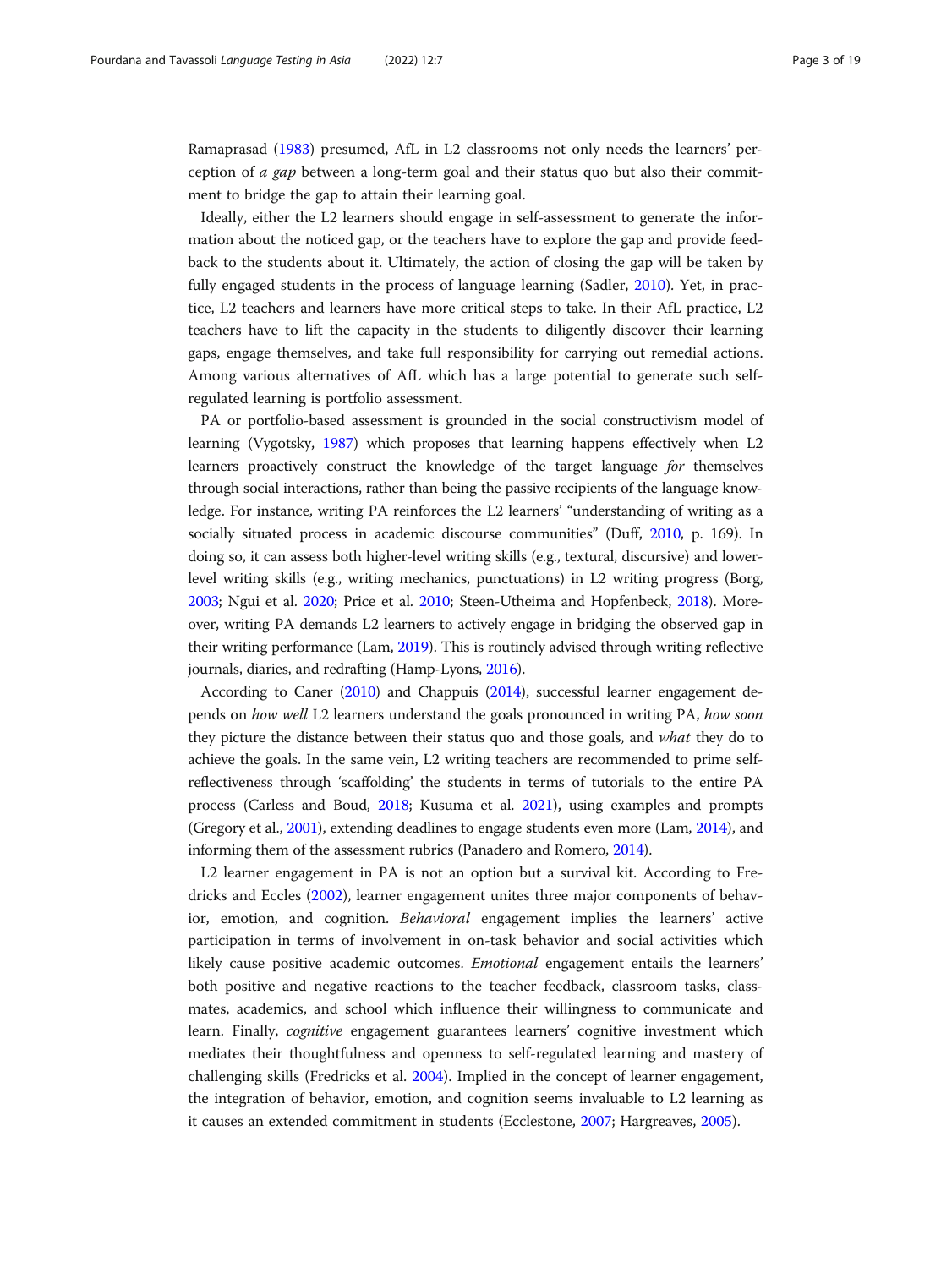From the educational technology perspective, with the rapid surge of ICT in language teaching and assessment, writing portfolios have been transformed from printed folders to online environments to easily archive, distribute, and assess the students' written works (Barrett, [2007\)](#page-16-0). Similarly, the e-PA incorporates various electronic technologies to generate a stimulating environment by helping the students to collect, organize, and revise their writing e-PA in a variety of formats (Baturay and Daloğlu, [2010\)](#page-16-0). Moreover, the e-PA serves L2 learners with multimedia modalities to display their artifacts with sound, images, and videos, to engage in dynamic selfassessment, and to set metacognitive goals (Hung, [2012](#page-17-0)). In other words, e-PA has the potential to expand various aspects of students' e-literacy, including their performance on genre-based academic writing.

Genre-based writing such as narrative, descriptive, or expository is one of the critical issues in students' academic achievement (De Fina and Georgakopoulou, [2015](#page-16-0); Ismailov and Laurier, [2021](#page-17-0); Yu, [2020\)](#page-18-0). Derewianka [\(2003\)](#page-16-0) formulated the writing genres as "the conventional and recurring patterns of everyday, academic and literary texts within a particular culture" (p. 133), and Hyland ([2018\)](#page-17-0) defined a genre as "a schema of prior knowledge [or a set of conventions] which we share with others and can draw on to express ourselves efficiently and effectively" (p. 2360). While the process-oriented approach to academic writing has an eye on the L2 writer's overflow of ideas, the genre-based approach has switched its focus to the socio-literacy of the L2 writers in generating real texts that properly address the target discourse community (Hyland, [2007](#page-17-0); Saadatmandi et al. [2018](#page-18-0)). In other words, genre-based writing shares its root in Vygotskyan social constructivism with writing PA. In line with a genre-based approach to PA, EFL learners may have a chance to engage in gaining control over a variety of genrebased writing skills in the target language discourse. However, the research literature of PA mostly pertained to assessing the students' general writing performance in L1 (Hamp-Lyons, [2016\)](#page-17-0) or L2 (Gottlieb, [2000\)](#page-17-0), with marginal focus on the L2 learners' genre-based writing performance and their strengths and weaknesses to reach the intended goals. Therefore, an urge for further research on this topic inspired the current study.

In this study, we investigated the impact of e-PA on higher and lower-level writing skills in descriptive and narrative genres of writing by an in-depth analysis of the weekly writing performance of 56 EFL undergraduate students, and their writing achievement through the pretest-posttest summative assessment. Moreover, the impact of e-PA was explored on the participants' behavioral, emotional, and cognitive modes of engagement, following Fredricks and Eccles's ([2002\)](#page-17-0) learner engagement model. To this end, the following research questions were raised:

- Does writing e-PA have differential impacts on EFL learners' control of higher and lower-level skills in their descriptive and narrative writing?
- Does writing e-PA have differential impacts on EFL learners' descriptive and narrative writing achievement?
- How does writing e-PA affect EFL learners' engagement at behavioral, emotional, and cognitive modes?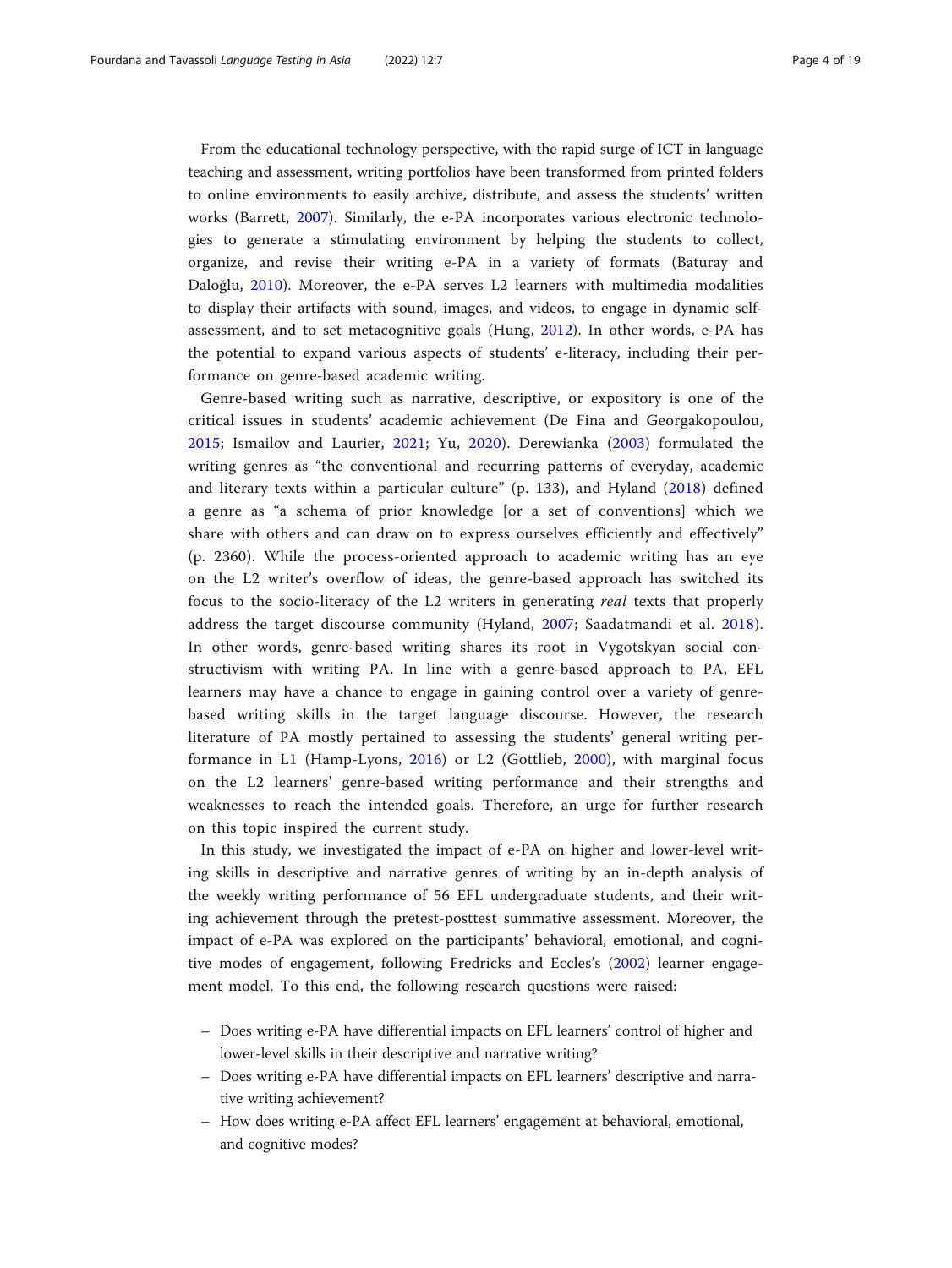#### Method

#### Context and participants

This study was an extra-curricular course of genre-based writing conducted virtually at a large university campus in the mid-COVID-19 pandemic in Iran. A sample of 56 Persian-speaking EFL freshman students of non-English majors voluntarily took part in this study. A convenience sampling method was adopted (Ames et al. [2019\)](#page-16-0) to select a large enough sample of informants with adequate experience of genre-based writing in English. The selected participants had already performed on at least 10 descriptive and narrative writing tasks as partial requirements in previous English writing courses at university.

The participants' English proficiency level was measured by administering Oxford Placement Test (Version 1, 2001). Due to the restrictions imposed by the COVID-19 lockdown, we converted its 60 items into Google Forms™, a free web-based survey administration software, for virtual participation. After signing the consent form, the volunteers  $(N = 71)$  worked on the electronic version of OPT in 45 min and those candidates whose OPT scores determined their language proficiency at intermediate level (30-37, B1 in OPT ranking system, M = 35.78, SD = .73, Cronbach's α = .802, representing strong test reliability) were selected. Next, the participants were randomly split into a group who performed narrative writing tasks (hereafter, NWG) ( $N = 28$ ), and a group who performed descriptive writing tasks (hereafter, DWG) ( $N = 28$ ). After group assignment, we compared the OPT scores of the two groups and found no significant intergroup differences,  $t$  (55) = .395,  $p = .77$ .

Other requirements for participating in this study were having a smartphone, accessing the Internet, and being enrolled in the Moodle™ e-course. Our rationale behind selecting Moodle was its user-friendliness. As an open-source learning management system (LMS), Moodle requires no high-tech skills and allows its users to upload and archive their artifacts in multiple formats. Therefore, it seemed a suitable e-PA platform.

The researchers in this study were university professors majoring in teaching English as a foreign language (TEFL) with 15 years of professional experience. Additionally, an MA graduate of English language teaching (ELT) collaborated with the researchers in providing genre-based feedback to the descriptive and narrative writing task outputs, rating the pretest and posttest writings, and analyzing the content of the reflection logs. She had 7 years of experience in teaching general English at private language schools. Table 1 summarizes the attributes of the EFL learner participants.

| Participant Gender |                    | Age<br>range                  |    | Major                   |   | Studying<br><b>English</b> | OPT score<br>range  |    |
|--------------------|--------------------|-------------------------------|----|-------------------------|---|----------------------------|---------------------|----|
| $N = 56$           | Female,<br>(53.57) | $30 \quad 20 - 24$<br>(64.28) | 36 | Management,<br>(41.07)  |   | 23 13 years,<br>(46.42)    | 26 30-33, (35.71)   | 20 |
|                    | Male,<br>(46.42)   | $26 \quad 25 - 31$<br>(35.71) |    | 20 Economy, (37.30) 21  |   | 12 years,<br>(53.57)       | 30 34 - 37, (64.28) | 36 |
|                    |                    |                               |    | Mathematics,<br>(10.81) | 6 |                            |                     |    |
|                    |                    |                               |    | Accounting,<br>(10.81)  | 6 |                            |                     |    |

**Table 1** Demographic attributes of the participants (%)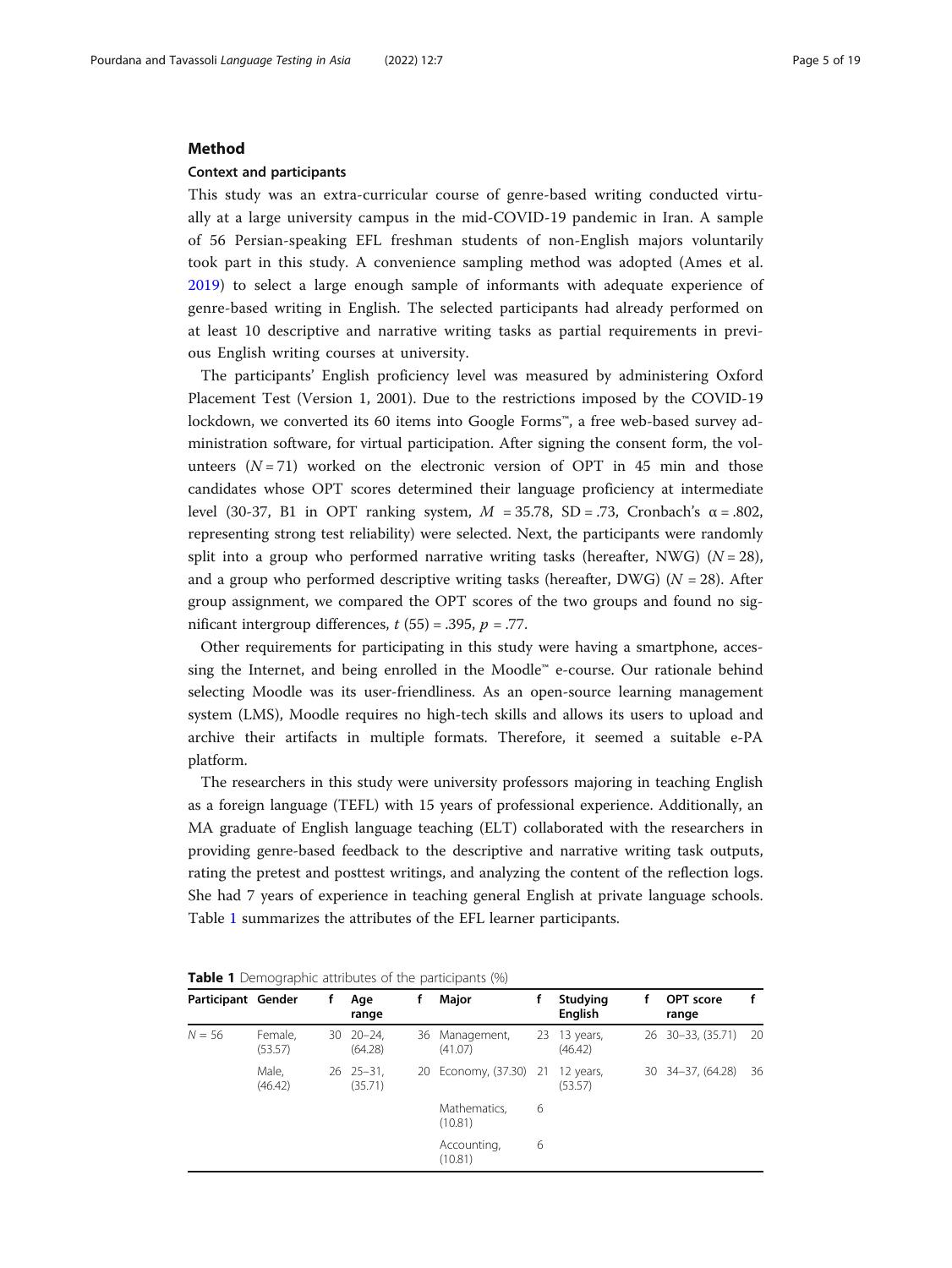#### Materials and instruments

#### West Virginia Department of Education (WVDE) writing rubric

The West Virginia Department of Education (WVDE) writing rubric (2011) was adopted as the rating reference for both genre-based teacher feedback and students' self-assessment of their narrative and descriptive writing performance (Appendix [A](#page-15-0)). The WVDE rubric addresses two higher-level components of organization and development, and three lower-level components of sentence structure, word choice, and gram*mar*, and *mechanics*, on a 6-band score, ranging from 1 (minimal) to 6 (exemplary) writing quality criteria. The WVDE writing rubric is commonly known for meeting the criteria in assessing academic writing in the EFL context, as their reasonable cut-off scoring system ensures a reliable impression of student writing performance in English (NBCT Office of Assessment West Virginia Department of Education, [2015](#page-17-0)). Our logic behind adopting this rubric was its user-friendliness, clarity of rubric indicators, and creditability. The writing rubric was distributed to the participants after briefing of its components.

## Genre-based elicitation and assessment tasks

The academic goal for choosing the descriptive genre of writing was to enhance the students' ability in describing tables, figures, flowcharts, and other course-related descriptive writing tasks at the university level. The academic goal for choosing the narrative genre of writing was likewise to develop the students' writing ability in reporting the stepwise experimental procedures in their assigned projects.

The narrative and descriptive elicitation and assessment tasks were developed after a topic familiarity checklist was distributed among the participants to determine their common grounds. The selected topics had a wide range, including marriage, education, jobs, national holidays, and personal hobbies. The elicitation and assessment tasks were prompted with multimedia input such as diagrams, pictures, and videos to engage the participants as much as possible.

The DWG and NWG participants completed the descriptive writing pretest and posttest, and the narrative writing pretest and posttest tasks, respectively. The assessment tasks input was a short video about the national holiday of Nowruz. The participants in DWG described the popular Nowruz ceremonies in their local community, and the NWG narrated their best experience of Nowruz in 30 min.

#### Reflection logs

Student reflection logs were used as the resource of qualitative data in this study. After the participants received the teacher feedback on every written script, they prepared their reflections logs. They were required to respond to a set of prompts in their reflection logs which addressed the three modes of learning engagement in e-PA.

Informed by Fredricks and Eccles's ([2002](#page-17-0)) model of learner engagement, the behavioral mode of engagement was operationally defined as the recurrence of revisions and the length of the time every participant spent on an assignment. The participants were required to download their assignment embedded with teacher feedback from their Moodle profile and revise it accordingly as often as they wished. They were also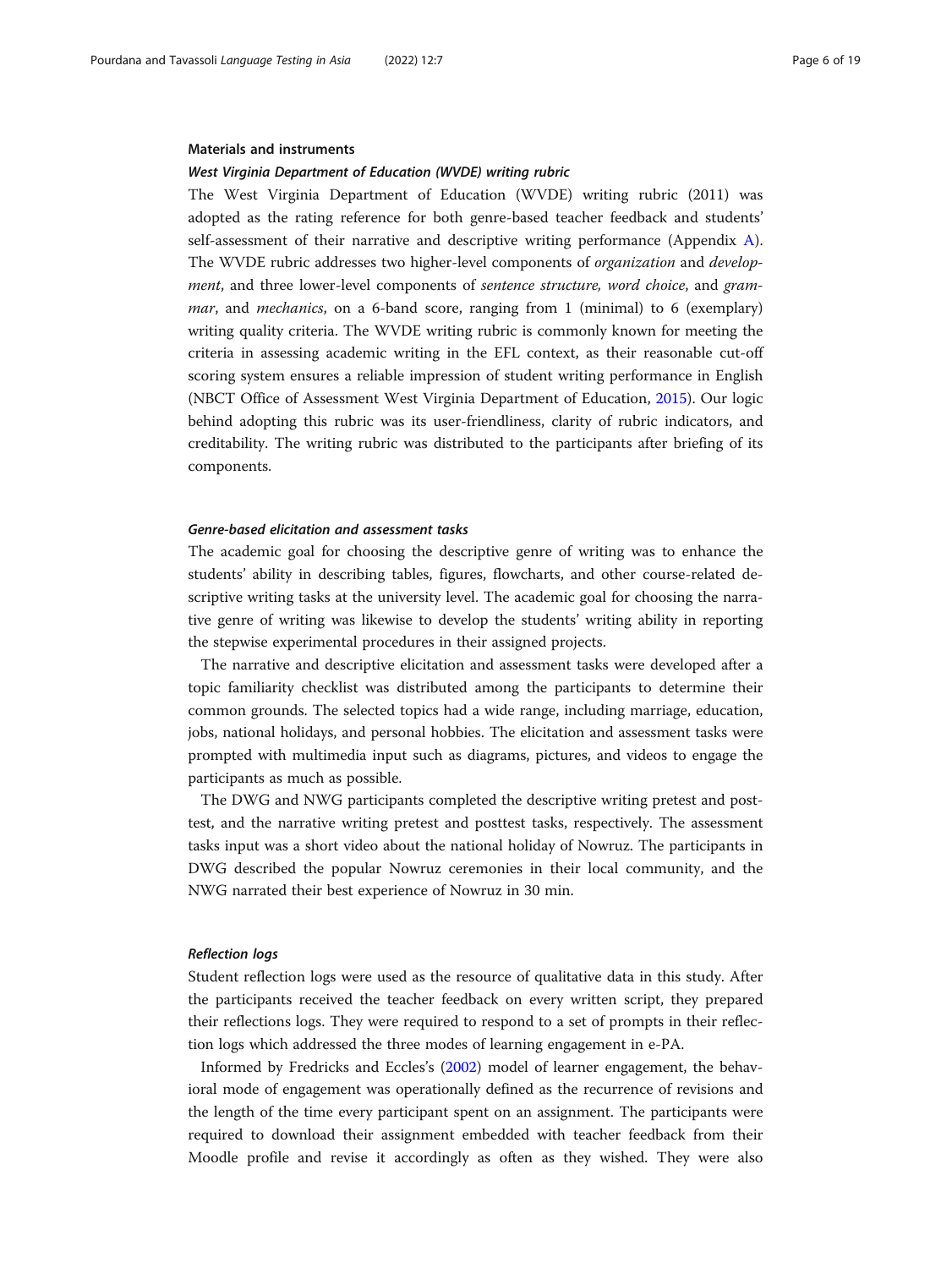required to re-post their draft every time they revised it and report the exact amount of time they spent on preparing the revisions.

The first reflection log prompt which addressed the behavioral mode of engagement was How much time did you spend on writing and revising your drafts on Task #? The second prompt addressed the emotional mode of engagement and required the participants to retrospect on their positive and negative personal experiences they had after every task they completed and every teacher feedback they received, by replying to How do you describe your experience of working on Task #? The third prompt required the participants to report on their learning experience, writing weaknesses, quality of teacher feedback on every task they completed by responding to What did you learn from the teacher feedback and how did you apply it to Task #?

The students were allowed (but not recommended) to write their logs in Persian (their L1) to express their thoughts easily and clearly. As a result, in the submitted reflection logs, a large body of Persian words  $(N = 560)$  was written which were encoded similarly to the English reflection logs. The encoding and interpretation of reflection logs were done collaboratively by the researchers and reached a 93% agreement. The controversies were negotiated case by case to the full consensus.

# The procedure of data collection and analysis

The blueprint of writing PA is operationalized in four stages: collection, selection, reflection, and teacher delayed evaluation of students' writings (Lam, [2019](#page-17-0)). In a typical PA system, the collection is the gradual compilation of students' multiple written drafts. Selection is the students' self-collection of the best pieces of their work for the teacher's final grading. Reflection is the student self-assessment of their own personal and learning experience, and *teacher delayed evaluation* is assigning grades on the final written drafts by the teacher. Yet, SLA researchers are allowed to modify this framework to make it compatible with the purpose of their study or to cope with other limiting contextual factors (Hamp-Lyons and Condon, [2000\)](#page-17-0). In this study, therefore, we deliberately omitted the selection step to collect as much data as we could.

The study commenced with a two-hour webinar on the purpose and focus of e-PA, frameworks of descriptive and narrative writing tasks by presenting two anchor essays, the WVDE writing rubrics, and the process of writing reflection logs by responding to the three prompts for every assignment task and posting them on the personal Moodle profiles. After administering the OPT and the group assignment, the NWG and DWG participants were pretested with narrative and descriptive writing tasks, respectively. During the 6-week online writing course, they completed the assignment tasks every week and posted their writing to their Moodle profile. Within 24 h, we provided them with corrective feedback directly pointed to their committed errors, and some suggested comments on how to revise them. The revised drafts had to be posted as soon as possible, but the students could re-do the revisions until they were satisfied with their task outcome. Also, they archived the recurrent revisions as new document files to let us know the frequency of revisions. On every assignment task, the students wrote a reflection log by responding in detail to the three prompts, either in L2 or L1. The course was ended with the final performance of NWG and DWG on the 30-minute narrative and descriptive posttest tasks, respectively.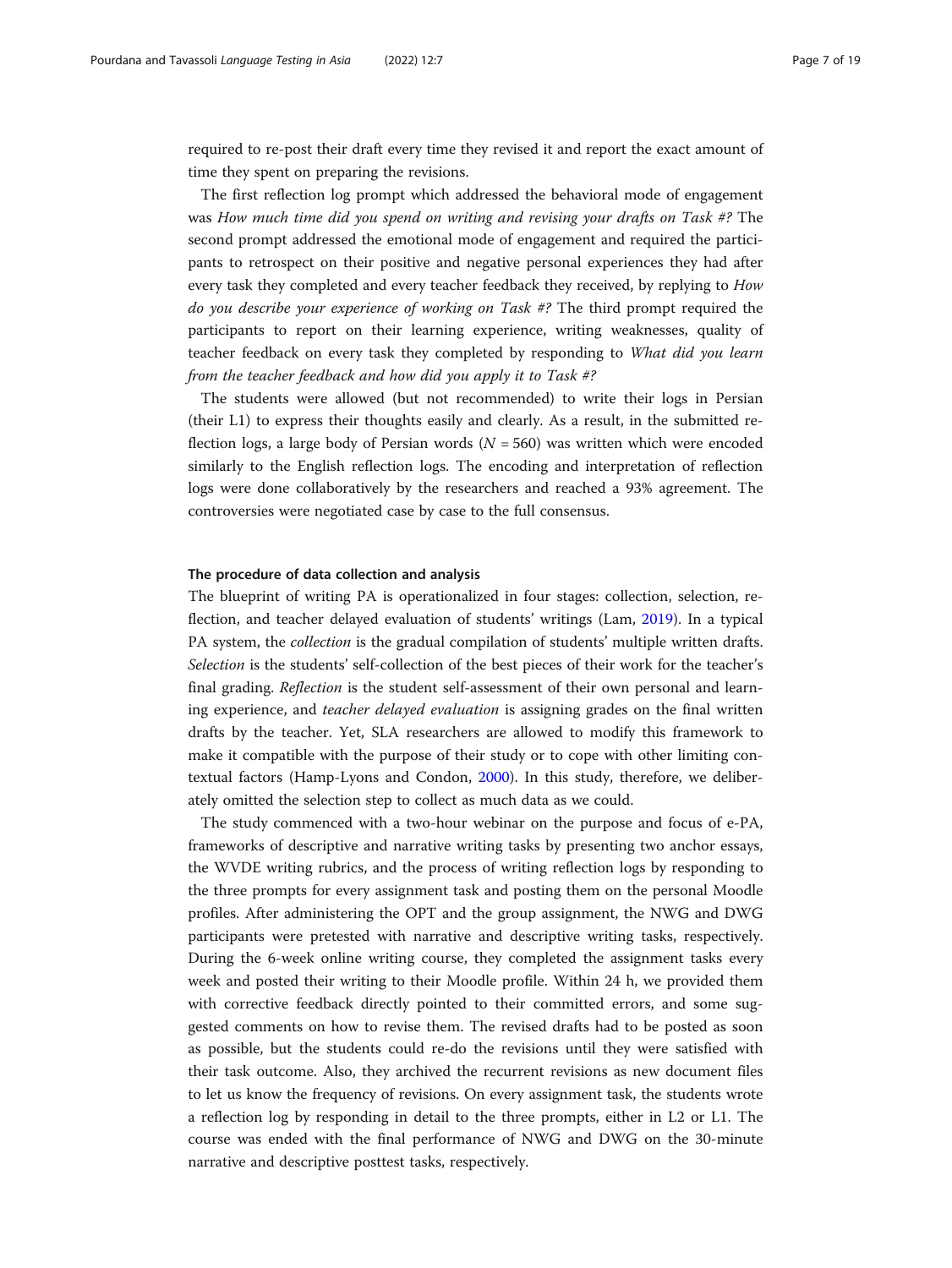On every assignment task outcome, the researchers accumulated the feedback points regarding the higher-level (i.e., organization, and development) and lower-level (i.e., sentence structure, word choice and grammar, and mechanics) writing skills inhered in the WVDE writing rubric, and announced them on the individual participant's private Moodle profile.

The narrative and descriptive pretest and posttests were likewise rated based on the WVDE 6-band scale. Therefore, every participant received six feedback scores on the completed assignment tasks and two gain scores on the pretest and posttest. The collected e-portfolios were evaluated holistically by assigning them a letter A, B, or C, based on the overall quality of the revised final drafts and completeness of the submitted portfolios and reflection logs.

# Results

The pool of quantitative data (collected feedback points) was keyed into Statistical Package for Social Sciences (SPSS) version 25. The significance level in statistical analysis was set at 0.05. To address the first research question, the researchers initially conducted descriptive statistical analysis and tests of normality followed by repeatedmeasures analysis of variance (RM ANOVA) to identify potential differences in the feedback points on the descriptive and narrative writing tasks completed by DWG and NWG over 6 weeks. It should be noted that the observed *decrease* in feedback points was interpreted as the students' progress in their writing ability. The second research question was examined by conducting a one-way ANOVA on the gain scores the NWG and DWG achieved on the pretests and posttests. To address the third research question, the responses to the prompts which determined the layout of reflection logs were subjected to the interpretational analysis of the frequency counts of similar themes (Tesch, [1990](#page-18-0)).

# Impact of e-PA on the higher-level and lower-level skills in genre-based writing tasks Feedback points on descriptive writing tasks

Descriptive statistics and the tests of normality were examined with the feedback points on six descriptive writing task outcomes.

As displayed in Table [2](#page-8-0), the feedback points on higher-level components were much smaller on average than the feedback points on lower-level components. Moreover, they had a slower declining pattern (i.e., progress) from Task 1 to Task 6 than the feedback points on lower-level components, among which the component of word choice and grammar showed the most noticeable progress ( $M_{\text{task 1}} = 20.97 \pm 1.10$  to  $M_{\text{task 6}} =$ 9.11  $\pm$  .70) over 6 weeks.

The conducted tests of normality were reported in Table [3.](#page-8-0) The ratios of skewness and kurtosis were outside the  $\pm 2.00$  interval, which retained the normality of the data (George and Mallery, [2010](#page-17-0)). The assumption of homogeneity of variances for Tasks 1 to 6 was also met, referring to the indices of Levene's test of equality of error variances.

A set of five RM ANOVAs (corresponding to the number of higher-level and lowerlevel components in the WVDE rubric) was run to further explore the significance of the observed differences in the feedback points across the lower- level and higher-level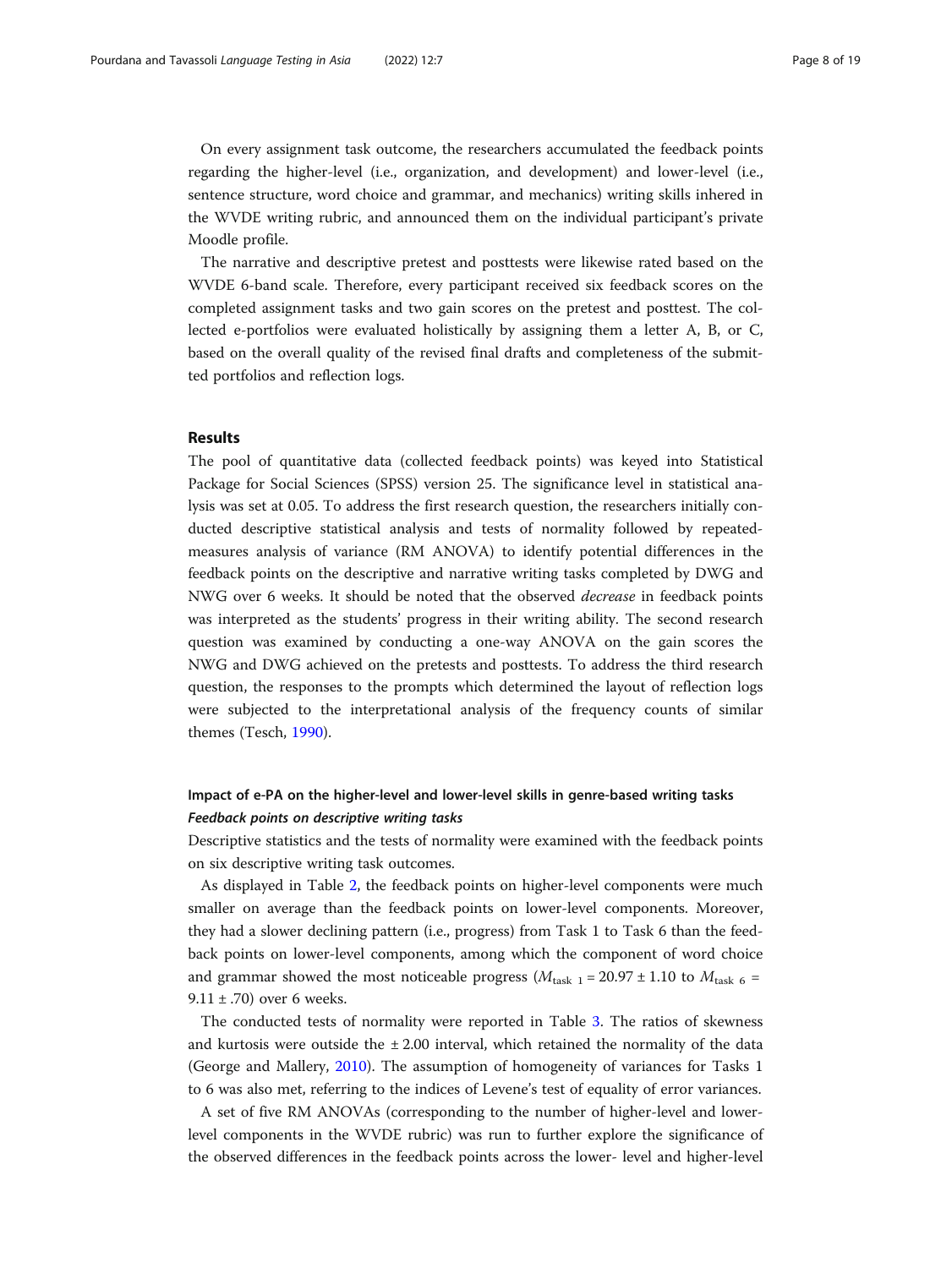|                | <b>Task Statistics</b>    | Higher-level skills |                                   |               | Lower-level skills                             |              |              |  |
|----------------|---------------------------|---------------------|-----------------------------------|---------------|------------------------------------------------|--------------|--------------|--|
|                |                           |                     | Organization Development Sentence | structure     | Word choice and<br><b>Mechanics</b><br>grammar |              |              |  |
| $\mathbf{1}$   | Mean<br>Std.<br>deviation | 7.10<br>.89         | 6.18<br>.59                       | 17.94<br>1.10 | 20.97<br>1.10                                  | 13.07<br>.40 | 14.46<br>.87 |  |
| $\mathcal{P}$  | Mean<br>Std.<br>deviation | 7.04<br>1.94        | 6.64<br>.53                       | 17.50<br>.90  | 18.00<br>.90                                   | 9.09<br>.42  | 11.65<br>.76 |  |
| 3              | Mean<br>Std.<br>deviation | 5.01<br>.91         | 4.81<br>.60                       | 14.09<br>1.96 | 16.09<br>.88                                   | 6.70<br>1.54 | 9.34<br>1.03 |  |
| $\overline{4}$ | Mean<br>Std.<br>deviation | 4.90<br>1.50        | 4.67<br>.54                       | 12.32<br>.98  | 15.32<br>.90                                   | 6.30<br>.44  | 8.70<br>.82  |  |
| 5              | Mean<br>Std.<br>deviation | 4.87<br>1.20        | 4.09<br>.42                       | 8.80<br>1.53  | 10.72<br>.44                                   | 4.70<br>.52  | 6.63<br>.69  |  |
| 6              | Mean<br>Std.<br>deviation | 4.81<br>1.42        | 4.83<br>.43                       | 8.20<br>1.40  | 9.11<br>.70                                    | 4.20<br>.90  | 6.23<br>.94  |  |

<span id="page-8-0"></span>Table 2 Descriptive writing tasks: descriptive statistics

skills (i.e., intragroup difference) in descriptive writing tasks completed by DWG participants over the 6 weeks (i.e., intergroup difference) (Table [4\)](#page-9-0).

In addition to the normality of the data and homogeneity of variances reported in Table 3, the RM ANOVA assumes the homogeneity of covariance matrices and the assumption of sphericity. The results of the Box's M statistics ( $M = 14.197$ ,  $p = .350$ > .001) indicated that the assumption of equivalence of covariance matrices was retained. Also, Mauchly's test of sphericity was run which suggested that the assumption of sphericity was not violated,  $\chi^2(14) = .142$ ,  $p = .627 > .001$ .

The results of the RM ANOVAs were two-fold. Firstly, they indicated the significant progress of the DWG participants in all components of descriptive writing over the 6 week course of intervention. Secondly, they reported significant progress in the lowerlevel components of sentence structure  $(F (1, 5) = 331.700, p = .000, \eta^2 = .197)$ , word choice and grammar (F (1, 5) = 195.312,  $p = .000$ ,  $\eta^2 = .242$ ), and mechanics (F (1, 5) = 152.037,  $p = .000$ ,  $\eta^2 = .176$ ), at the cost of moderate progress of the higher-level components of organization (*F* (1, 5) = 74.075,  $p = .000$ ,  $\eta^2 = .061$ ), and development (*F* (1, 5) = 48.659,  $p = .020$ ,  $\eta^2 = .085$ ) (cf. calculating effect size in Lenhard and Lenhard, [2016](#page-17-0)).

**Table 3** Testing the normality assumption in feedback points on descriptive writing tasks

| <b>Task</b>    | <b>Skewness</b>  |         | <b>Kurtosis</b>  |         | Levene           | df | Sig  |
|----------------|------------------|---------|------------------|---------|------------------|----|------|
|                | <b>Statistic</b> | Ratio   | <b>Statistic</b> | Ratio   | <b>Statistic</b> |    |      |
|                | $-.693$          | $-1.57$ | 1.261            | 1.46    | 3.139            | 50 | .051 |
| $\mathcal{L}$  | .581             | 1.31    | $-.012$          | .012    | 1.960            | 50 | .150 |
| 3              | .482             | 1.09    | 1.101            | 1.285   | .482             | 50 | .201 |
| $\overline{4}$ | .273             | .612    | $-.379$          | $-.443$ | 2.613            | 50 | .082 |
| 5              | $-.121$          | $-.275$ | 1.198            | 1.393   | 2.613            | 50 | .063 |
| 6              | $-.610$          | $-.073$ | .191             | .229    | 1.813            | 50 | .172 |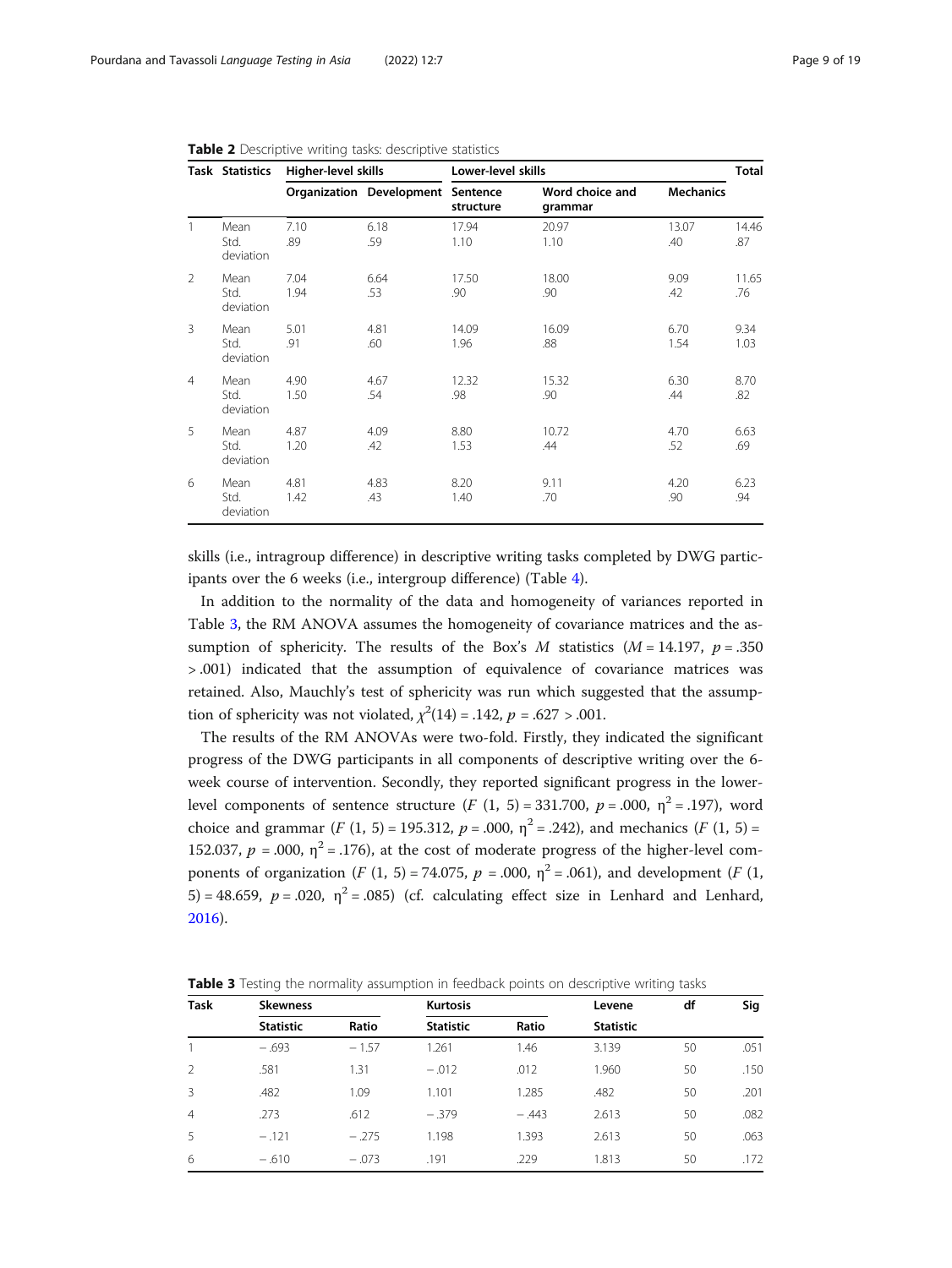<span id="page-9-0"></span>Table 4 RM ANOVA for higher-level and lower-level writing skills in descriptive writing tasks

| Component               | Sum of squares | df | Mean square | F       | Sig. | Partial n <sup>2</sup> |
|-------------------------|----------------|----|-------------|---------|------|------------------------|
| Organization            |                |    |             |         |      |                        |
| Between group           | 508.760        | 1  | 208.760     | 74.075  | .000 | .061                   |
| Within group            | 12.677         | 5  | 2.535       | 1.486   | .039 | .042                   |
| Development             |                |    |             |         |      |                        |
| Between group           | 352.667        | 1  | 152.667     | 48.659  | .020 | .085                   |
| Within group            | 126.708        | 5  | 25.342      | 10.741  | .000 | .054                   |
| Sentence structure      |                |    |             |         |      |                        |
| Between group           | 748.167        | 1  | 348.167     | 331.700 | .000 | .197                   |
| Within group            | 33.833         | 5  | 6.767       | 3.054   | .015 | .169                   |
| Word choice and grammar |                |    |             |         |      |                        |
| Between group           | 4056.000       | 1  | 2056.000    | 195.312 | .000 | .242                   |
| Within group            | 48.875         | 5  | 9.775       | 2.015   | .036 | .168                   |
| <b>Mechanics</b>        |                |    |             |         |      |                        |
| Between group           | 2948.167       | 1  | 1848.167    | 152.037 | .000 | .176                   |
| Within group            | 91.208         | 5  | 18.242      | 1.893   | .006 | .182                   |

## Feedback points on narrative writing tasks

To examine the distribution of feedback points on lower-level and higher-level components of narrative writing tasks, a similar procedure was carried out. The descriptive statistical reports are summarized in Table 5.

As it can be seen in Table 5, the feedback points on the higher-level and lower-level components of narrative writing tasks showed similar proportional distribution but with overall larger quantities than those on descriptive writing tasks.

Moving forward from Task 1 to Task 6, the feedback points on higher-level components were less in number than those on lower-level components. Also, they had a task-wise descending pattern much slower than the feedback points on lower-level

Table 5 Narrative writing tasks: descriptive statistics

|                | Task Statistics           | Higher-level skills |                                          | Lower-level skills |                            |                  |               |
|----------------|---------------------------|---------------------|------------------------------------------|--------------------|----------------------------|------------------|---------------|
|                |                           |                     | <b>Organization Development Sentence</b> | structure          | Word choice and<br>grammar | <b>Mechanics</b> |               |
| $\mathbf{1}$   | Mean<br>Std.<br>deviation | 13.10<br>.83        | 15.18<br>.99                             | 19.14<br>1.61      | 28.17<br>.70               | 18.01<br>.70     | 18.72<br>1.82 |
| $\mathcal{P}$  | Mean<br>Std.<br>deviation | 11.04<br>1.04       | 10.64<br>.43                             | 18.80<br>.81       | 26.80<br>.94               | 15.29<br>.49     | 16.51<br>.99  |
| 3              | Mean<br>Std.<br>deviation | 9.11<br>.91         | 8.81<br>1.60                             | 14.01<br>1.36      | 23.99<br>.68               | 10.70<br>1.04    | 13.32<br>1.73 |
| $\overline{4}$ | Mean<br>Std.<br>deviation | 9.40<br>1.00        | 7.67<br>.24                              | 11.82<br>.92       | 20.02<br>.60               | 7.30<br>.34      | 11.24<br>.88  |
| 5              | Mean<br>Std.<br>deviation | 7.87<br>1.25        | 6.09<br>1.22                             | 10.50<br>1.20      | 18.12<br>.94               | 4.70<br>.62      | 9.45<br>.94   |
| 6              | Mean<br>Std.<br>deviation | 6.81<br>1.02        | 4.13<br>.33                              | 8.00<br>1.00       | 10.01<br>.77               | 2.20<br>.50      | 6.23<br>.94   |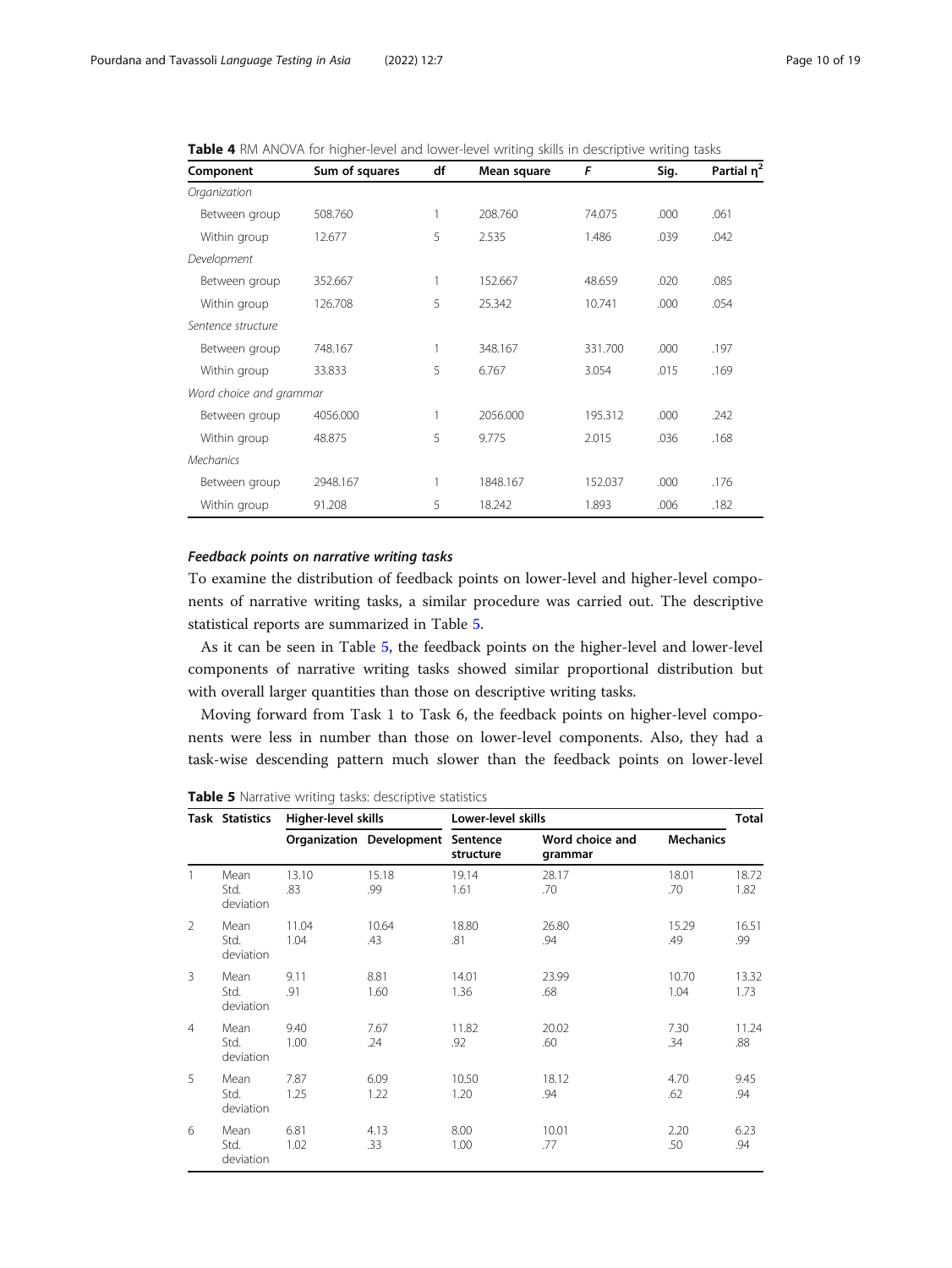components. Similar to the distribution of feedback points on descriptive writing tasks, the component of word choice and grammar had the highest level of progress ( $M<sub>task</sub>$ )  $_{1}$  = 28.17 ± .70 to  $M_{\text{task } 6}$  = 10.01 ± .77).

Table 6 reports the tests of normality for the feedback points on narrative writing tasks. The normality of the data was met due to the ratios of skewness and kurtosis being outside the  $\pm 2.00$  interval. The assumption of homogeneity of variances of the data was retained for Tasks 1 to 6, referring to the indices of Levene's test of equality of error variances.

Another set of five RM ANOVAs was run to examine the significance of the differences in the feedback points across the lower- and higher-level components of narrative writing tasks completed by NWG over the 6-week intervention in the e-PA system (Table [7\)](#page-11-0). The assumption of the homogeneity of covariance matrices was retained after running the Box's M statistics ( $M = 90.119$ ,  $p = .910 > .001$ ) and the Mauchly's test of sphericity,  $\chi^2(14) = .880$ ,  $p = .505 > .001$ , reported that the assumption of sphericity was preserved.

As Table [7](#page-11-0) indicates, the obtained results were similar to the previously conducted RM ANOVAs. Accordingly, the findings supported significant progress of NWG participants in all components of narrative writing from Task 1 to Task 6. While their progress was moderate on the higher-level components of organization  $(F (1, 5) = 21.598$ ,  $p = .032$ ,  $\eta^2 = .068$ ) and development (F (1, 5) = 54.659, p = .000,  $\eta^2 = .075$ ), they had a major progress in lower-level components of sentence structure ( $F(1, 5) = 169.700$ ,  $p =$ .000,  $\eta^2$  = .190), word choice and grammar (*F* (1, 5) = 174.075, *p* = .000,  $\eta^2$  = .212), and mechanics  $(F (1, 5) = 114.037, p = .000, \eta^2 = .106)$ .

## Impact of e-PA on genre-based writing development

To address the second research question which examined the impact of e-PA on the genre-based writing improvement by NWG and DWG participants, the pretest and posttest results were co-rated by the researchers with a reference to the WVDE writing rubric with strong inter-rater reliability (Cronbach's α = .882).

According to Table [8](#page-11-0), the descriptive analysis of the average scores indicated the notable improvement in both groups from the pretests to posttests. However, the results of one-way analysis of covariance (ANCOVA) indicated that the observed difference between the two groups' gain scores was insignificant (F (1, 55) = 61.98, p = .098,  $\eta^2$  = .012), interpreting the mutual benefits of NWG and DWG participants from the writing e-PA platform.

**Table 6** Testing the normality assumption in feedback points on narrative writing tasks

| <b>Task</b>    | <b>Skewness</b>  |       | <b>Kurtosis</b>  |         | Levene           | df | Sig  |
|----------------|------------------|-------|------------------|---------|------------------|----|------|
|                | <b>Statistic</b> | Ratio | <b>Statistic</b> | Ratio   | <b>Statistic</b> |    |      |
|                | 1.176            | .479  | $-.108$          | $-.098$ | 2.119            | 50 | .901 |
| $\mathcal{P}$  | .563             | 1.001 | .907             | 1.202   | 2.900            | 50 | .061 |
| 3              | 1.009            | .558  | .976             | 1.117   | 1.002            | 50 | .201 |
| $\overline{4}$ | 1.861            | .303  | 1.821            | .599    | 1.403            | 50 | .826 |
| 5              | .863             | .653  | .734             | 1.485   | 1.091            | 50 | .910 |
| 6              | .950             | .593  | .987             | 1.105   | 1.510            | 50 | .072 |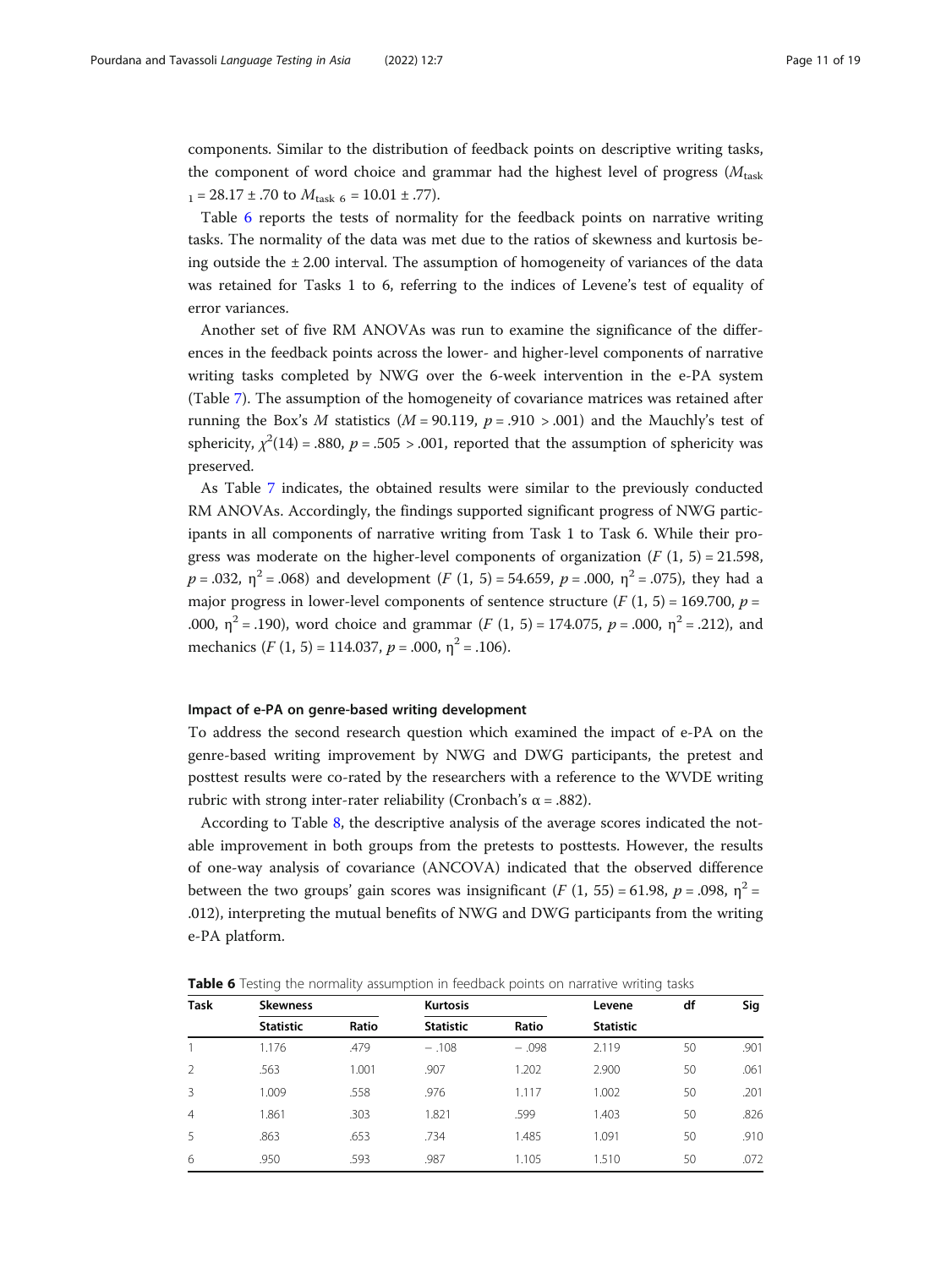<span id="page-11-0"></span>Table 7 RM ANOVA for higher-level and lower-level writing skills in narrative writing tasks

| Component               | Sum of squares | df | Mean square | F       | Sig. | Partial $\eta^2$ |
|-------------------------|----------------|----|-------------|---------|------|------------------|
| Organization            |                |    |             |         |      |                  |
| Between group           | 210.333        | 1  | 112.067     | 21.598  | .032 | .068             |
| Within group            | 10.042         | 5  | 10.042      | 26.467  | .000 | .072             |
| Development             |                |    |             |         |      |                  |
| Between group           | 552.667        | 1  | 210.667     | 54.659  | .000 | .075             |
| Within group            | 26.708         | 5  | 25.342      | 4.741   | .000 | .084             |
| Sentence structure      |                |    |             |         |      |                  |
| Between group           | 870.167        |    | 302.167     | 169.700 | .000 | .190             |
| Within group            | 53.833         | 5  | 26.767      | 3.054   | .015 | .169             |
| Word choice and grammar |                |    |             |         |      |                  |
| Between group           | 4056.000       |    | 2006.000    | 174.075 | .000 | .212             |
| Within group            | 48.875         | 5  | 9.775       | 2.015   | .036 | .168             |
| <b>Mechanics</b>        |                |    |             |         |      |                  |
| Between group           | 1538.167       |    | 748.167     | 114.037 | .000 | .106             |
| Within group            | 91.208         | 5  | 10.242      | 9.893   | .106 | .182             |

# Reflection log analysis

The third research question which explored the potential impact of writing e-PA on EFL learners' engagement at behavioral, emotional, and cognitive modes was addressed by collecting qualitative data through the in-depth content analysis of the reflection logs posted on the participants' Moodle profiles. The participants' behavioral mode of engagement in writing e-PA was defined in terms of the overall length of time every participant self-reported on writing their tasks, and the frequency of revisions s/he carried out after researchers' corrective feedback. By comparison, the average of time the DWG and NWG participants spent on completing assignment task was almost identical with an insignificant difference,  $M_{\text{DWG}} = 23.18 \pm 2.38$  min, and  $M_{\text{NWG}} = 23.90 \pm 1.00$ 3.18 min (Pearson  $\chi^2$  (1298) = .70, p = .190, Cramer's V = .16, interpreting a weak effect size). The frequency of revisions was also similar by number and proved to be statistically insignificant ( $F_{\text{DWG}} = 4.01 \pm .36$ ), and ( $F_{\text{NWG}} = 4.90 \pm .51$ ) (Pearson  $\chi^2$  (268) = .59,  $p = .070$ , Cramer's  $V = .30$ , interpreting a weak effect size).

The participants' emotional mode of engagement in writing e-PA was conceptualized through a prompt question asking for the participants' emotional experience in completing every writing task. The major extracted themes were *novelty*  $(N = 79)$ , low anx*iety* ( $N = 65$ ), and *fun* and *enjoyment* ( $N = 54$ ). To the majority of the participants in both groups keeping e-portfolios and writing reflection logs were their first experience filled with enjoyment. They frequently referred to the convenient and stress-free

| Group      | Test     | Mean | Std. deviation | 95% CI          |
|------------|----------|------|----------------|-----------------|
| <b>DWG</b> | Pretest  | 3.19 | .65            | $[2.29 - 5.09]$ |
|            | Posttest | 5.10 | .51            | $[4.24 - 6.00]$ |
| <b>NWG</b> | Pretest  | 3.65 | .55            | $[2.02 - 5.55]$ |
|            | Posttest | 5.85 | .80            | $[4.54 - 5.96]$ |

Table 8 Descriptive statistics: pretest and posttest scores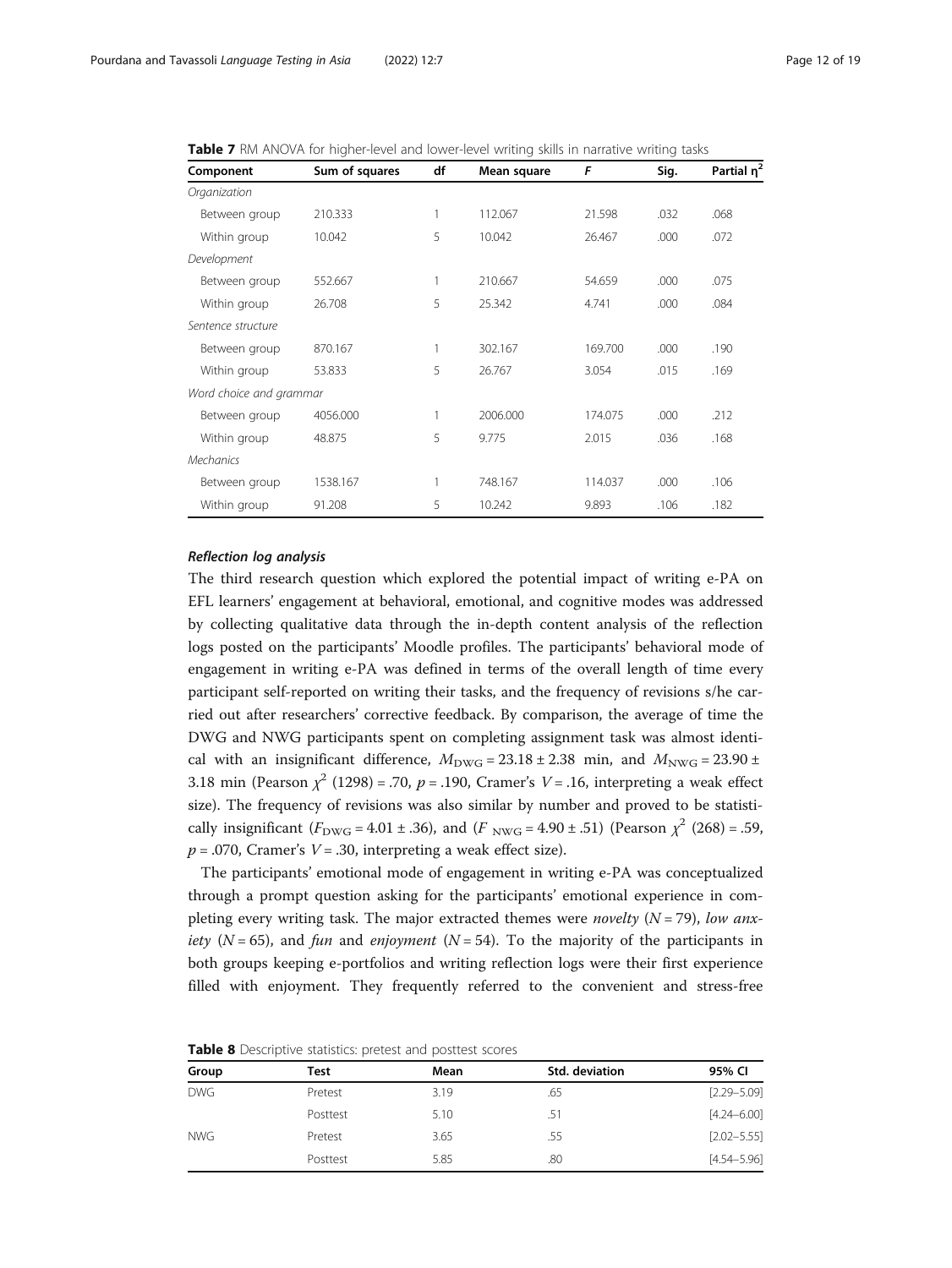environment of the e-PA platform that let them concentrate and plan to write or revise at their own pace.

The cognitive mode of engagement in writing e-PA was defined in terms of a prompt that required the participants to elaborate on their learning experience in every task completion. The four major extracted themes were the applicability and usefulness of teacher feedback ( $N = 110$ ), overall satisfaction with writing improvement ( $N = 95$ ), the unexpected divergence between teacher feedback and students' self-assessment  $(N = 60)$ , and teacher linguistic bias or prioritization towards certain writing features  $(N = 33)$ . The participants in both groups frequently appreciated keeping an e-portfolio as a source of motivation to work harder and to write more. Also, they believed this encouragement caused their gradual progress in completing the writing tasks and resulted in observable improvement. Moreover, they acknowledged the usefulness and practicality of the teacher feedback in redrafting and completing future tasks.

To express their objections, the participants were critical of the differences they observed between their self-perceived strengths and weaknesses in writing and the scope of teacher feedback. For instance, a participant in DWG expressed her disappointment by writing "I am sure I know many things about conjunctions, but why I got so many notes and comments on them today!", or another participant in NWG blamed the too detailed and large number of feedback points by writing "who can remember all these exceptions and rules? Not me!". The participants' negative perceptions were also directed to the prioritization in teacher feedback given to certain writing features, such as choice of words. Such 'sensitivity' or linguistic bias was mocked or criticized in some reflection logs. For instance, a participant in DWG blamed it by writing "It seems the focus is more on using big adjectives than correct sentences.", or another participant in NWD showed his disappointment by stating "I wished I had a good comment on the story that I wrote. It was the funniest thing!".

## **Discussion**

To sum up the findings in this study, we found out that when EFL learners actively engaged in writing e-portfolios, they could moderately improve the higher-level skills of writing, such as development and organization of genre-related ideas, while this progress could become most noticeable in lower-level skills of writing such as sentence structure, word choice and grammar, and mechanics of writing. Moreover, it was found that EFL learners' achievement on narrative and descriptive writing tasks was equally and positively affected by the writing e-PA system. Finally, the in-depth analysis of the three modes of learner engagement in the writing e-PA triangulated the statistical findings and suggested overriding similarities between the descriptive and narrative writers in terms of the length of writing time and frequency of revisions, positive emotional feedback, overall writing improvement, and raising a critical approach to the scope and quality of teacher feedback in the e-PA platform.

The discussion of the first research question is two-fold. On the one hand, the participants' progress in their genre-based writing can be argued from the perspective of Vygotsky's social constructivist model ([1987](#page-18-0)) underlying the alternative assessment methods such as PA. Accordingly, the L2 learners can co-construct their feedback literacy through ongoing observation, imitation, and dialogue in the course of writing PA (Price et al. [2010\)](#page-18-0). Embodied in the working e-PA system, the participants in this study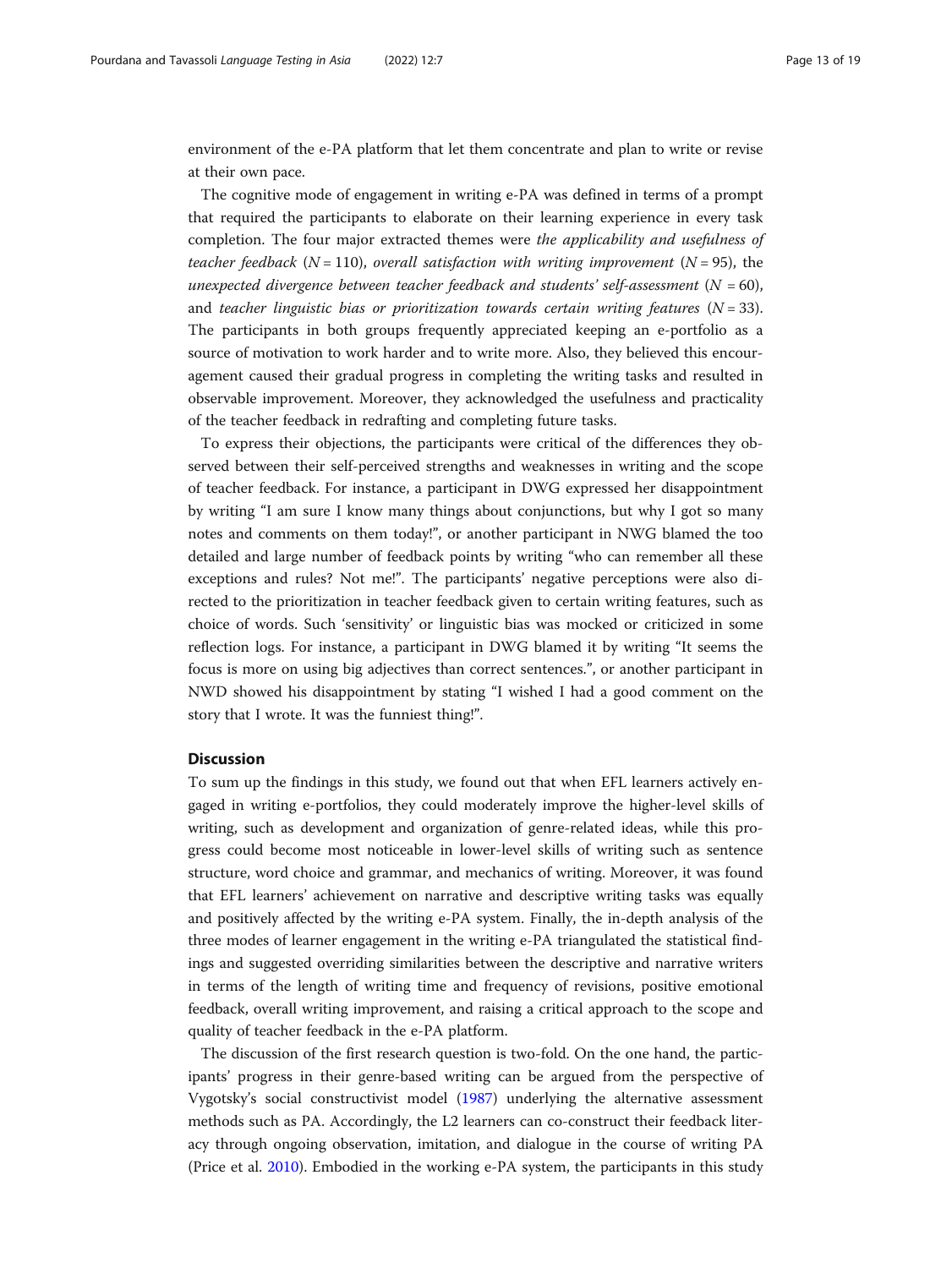could systematically use their writing output as their learning input, and actively engage in the writing process. Moreover, the e-PA provided the participants with adequate time and comfort to *acquire* writing through regular writing and revising. On the other hand, the findings indicated that while the teacher feedback improved the lower-level skills of writing significantly, it affected the higher-level skills of writing to a limited degree. This finding might be argued from the cognitive psychology perspective, which underlies the cognitive operations the students undertake to analyze the feedback. Accordingly, how the recipients of the feedback *make sense* of the feedback is central to how well they can use the feedback in subsequent revision and improvement of writing (Sandiford and Macken-Horarik, [2020](#page-18-0)). Moreover, the meaning potential of the feedback is partially dependent on the comprehensibility of the content of the received feedback. The more cognitively complex the content, the lower the feedback uptake would be. Therefore, in this study, the feedback which focused on the higher-level skills in genre-based writing such as organization, coherence, or the narrative craft had a slimmer chance of comprehensibility than the feedback on the lower-level skills such as rhetorical effectiveness or grammaticality in writing.

The findings in this study are partially consistent with those in Baturay and Daloğlu ([2010](#page-16-0)) who reported that keeping writing e-portfolio had no effects on improving the lower-level skills of grammar and vocabulary in writing despite the participants' reported self-progress. In a comparative study, Baturay and Daloğlu examined 44 Turkish EFL learners divided into one group who kept writing e-portfolios and one group who were assessed through standardized tests. After triangulating the collected data from the participants and the teachers, they concluded that e-portfolio did not make any significant difference in the two groups' learning gains. The unexpected results could be due to a rather small sample size of the groups, and a few writing tasks completed in their study. The findings in this study are also partially supported by Roohani and Taheri [\(2015\)](#page-18-0) and Halim and Lestari ([2019](#page-17-0)). Roohani and Taheri ([2015](#page-18-0)) examined the potential effects of PA on improving the expository genre of academic writing. They conducted experimental research with 44 Iranian EFL university students and reported the positive role of PA in improving the higher-level skills of 'focus', 'support', and 'organization' in student expository writing. Yet, they found weak and temporary impacts of writing PA on students' lower-level skills of words choice and conventions of expository writing. In a case study of the challenges, the Indonesian EFL teachers might face in running the PA, Halim and Lestari ([2019](#page-17-0)) also reported the EFL teacher's difficulties in supervising the student peer and self-assessment and considerable improvement in students' descriptive writing despite their low rate of engagement.

The PA research literature on L2 narrative writing has dated back to the 1990s. In a case study with 22 EFL learners, Shober ([1996](#page-18-0)) conducted a 12-week PA and reported that only 68 percent of the participants demonstrated improvement in their narrative writing performance. Twenty-seven percent of the students' gain scores remained unchanged, and a single student even had 5% decrease in her final score. Shober ([1996](#page-18-0)) concluded that portfolio assessment was deficient and ineffective as an evaluation tool. In another case study, Gearhart et al. [\(1992\)](#page-17-0) adopted a portfolio-based approach to formatively assess the narrative writing improvement of 35 English-speaking elementary school students. They raised several critical issues on the efficiency of PA such as the controversial scorability of the portfolio and its utility as a large-scale assessment.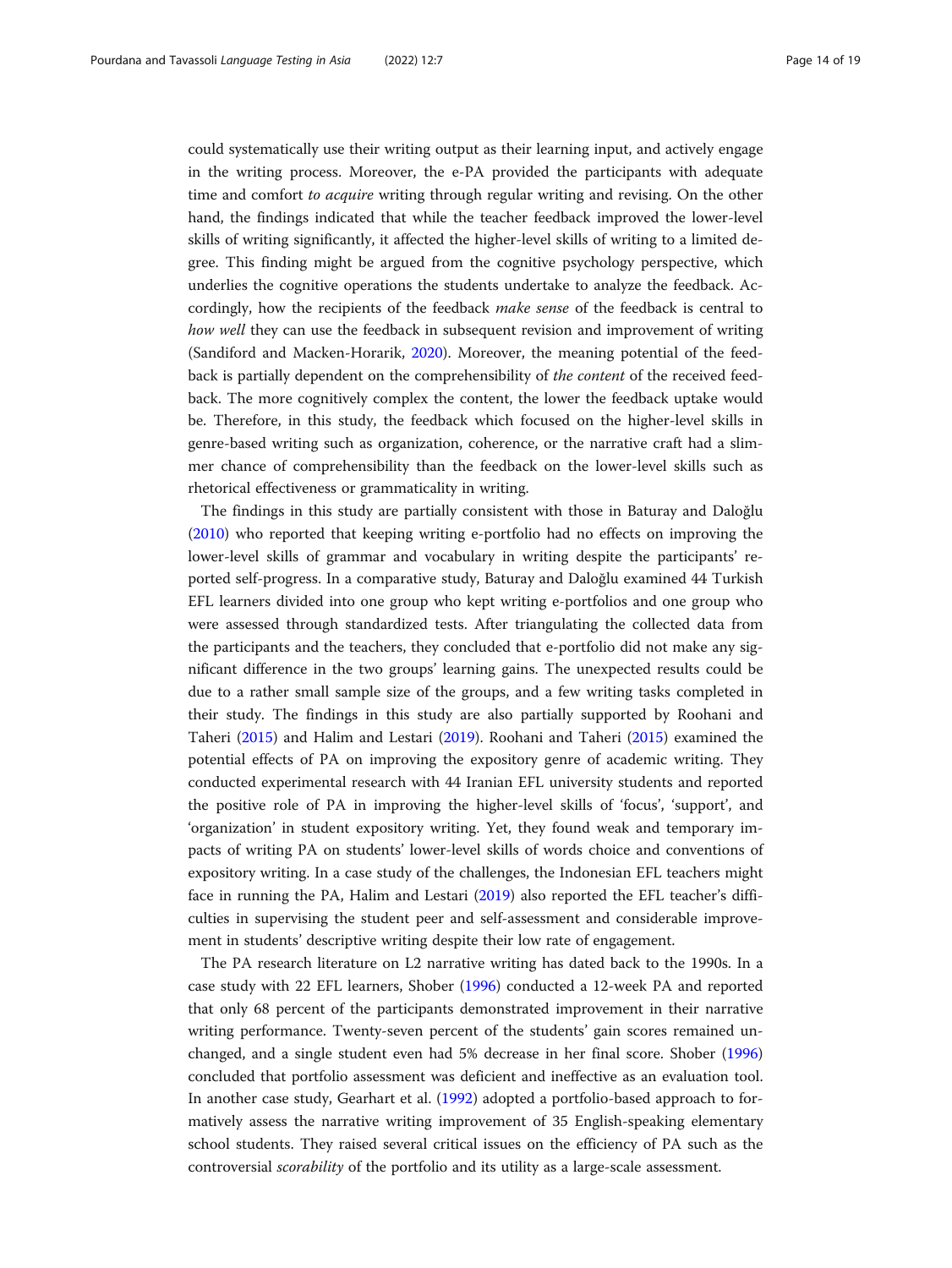The discussion of the second research question to some extent overlaps with the first research question. The findings indicated the participants' overall genre-based writing improvement in the e-PA which was echoed in their pretest-posttest summative assessment. Their successful performance is argued by a reference to the learner-centered nature of PA. PA is one of the most authentic and practical assessment methods which simulates the students' natural practice to save a written assignment and to take a second look at it before submission. In this sense, e-PA is a flexible assessment tool in the L2 learning context, through which the L2 learners' strengths and weaknesses are recorded through writing portfolios. In other words, e-PA provides evidence of students' acquiring the target skills in the most observable way (Lam, [2019\)](#page-17-0).

The discussion of the third research question is anchored in the critical concept of learner agency and reflective thinking as the major by-products of writing e-PA (Carless, [2011\)](#page-16-0). Through the collection, selection, and reflection procedures, the L2 learners grow independence, self-assessment, and critical thinking to prepare their e-portfolios. The subsequent reflection logs on the teacher feedback entail the three phases of projection, retrospection, and revision (Yancey, [1998\)](#page-18-0) which enhance the L2 learners' metathinking and active monitoring of their works-in-progress. The findings on the third research question indicated the participants' active behavioral engagement in spending time to prepare the interim drafts and to redraft within the e-PA framework. Such a dynamic self-regulated learning practice has been supported by several researchers. Romova and Andrew [\(2011\)](#page-18-0), for instance, adopted a multi-draft e-PA approach to teaching and assessment of academic writing with 41 multicultural EFL learners. The authors triangulated data from the focus group reflective journals and interviews to report the participants' growing interests in writing as a recursive process that demands self-editing and awareness of the target genre and discourse knowledge.

Regarding the emotional engagement of participants, the majority of the students agreed upon the novelty, low-stress environment, and enjoyment they experienced in writing in the e-PA system. The findings corroborate those in Afrianto [\(2017\)](#page-16-0), Lam ([2019](#page-17-0)), and Steen-Utheim and Hopfenbeck [\(2018](#page-18-0)) who reported the impacts of writing PA on the students' confidence, motivation, and positive learning attitudes. Yet, several studies provided evidence that portfolios were underrated by the L2 learners as inefficient, boring, confusing, and challenging (Zhang and Hyland, [2018\)](#page-18-0).

The participants' cognitive engagement in the writing e-PA system was operationalized by their self-evaluation of the learning experience and the quality of teacher feedback. Despite insisting on the positive role of e-PA in improving their writing skills, the participants brought up the issue of teacher linguistic bias as well as the detailed and wide scope of teacher feedback. They were dissatisfied with several mismatches between teacher formative assessment and their self-assessment. The findings were in line with some qualitative research studies which reported students' low appreciation, misinterpretation, or negative reaction to the teacher formative assessment in writing PA (Carless, [2011;](#page-16-0) Price et al. [2010\)](#page-18-0).

#### Conclusion and limitations

Current trends in language assessment are experiencing a paradigm shift from the standardized testing system to the alternative assessment of specific language tasks such as genre-based academic writing. The educators and language teaching practitioners in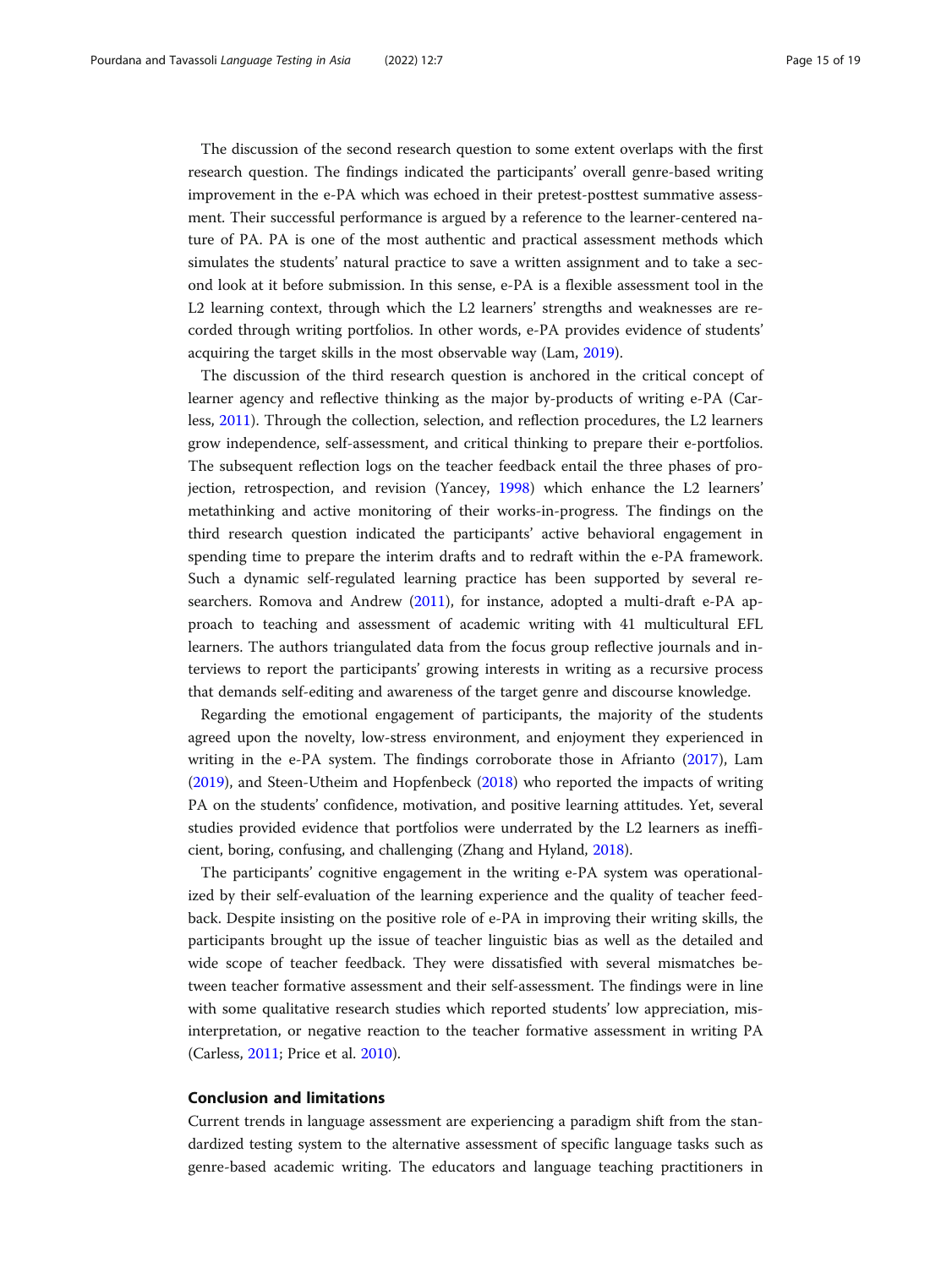<span id="page-15-0"></span>L2/EAP settings commonly search for a model of assessment that can properly highlight students' strengths and voices rather than expose their weaknesses. The findings of this study suggest that e-PA can be one of the solutions. PA is a flexible and userfriendly tool that integrates teaching and assessment with all the benefits that an educational ICT interface such as Moodle might offer to the L2 teachers and learners. In other words, e-PA can be a platform to scaffold both L2 learner digital literacy and self-regulated language learning.

The arguments in this study are tentative due to some ecological and methodological limitations. Major restrictions were caused by the surge of the COVID-19 pandemic which affected the sampling procedure, the number of treatment sessions, and the researchers' follow-up communications. The next related limitation was the non-random convenience sampling method which was carried out to select a group of EFL learners who were committed to attending all the virtual sessions and completing all the required tasks. Thus, the findings in this study should be used cautiously with the L2 learners of lower degrees of enthusiasm, task engagement, or digital literacy. Future researchers may incorporate the collaboration of participants in drafting and revising their written scripts or/and peer assessment in writing e-PA to expand the scope of this study. Since no analytical analysis was conducted on the student revision performance and their successful application of received feedback, it can also be a demanding topic for future research.

# Appendix A

#### **West Virginia Writing Rubric**

|      | ORGANIZATION                                                                                                                                                                                                                            | <b>DEVELOPMENT</b>                                                                                                                                                                                                                                                                                                                    | <b>SENTENCE STRUCTURE</b>                                                                                                                                                                                                                                                                   | <b>WORD CHOICE/GRAMMAR USAGE</b>                                                                                                                                                                                                       | <b>MECHANICS</b>                                                                                                                                   |
|------|-----------------------------------------------------------------------------------------------------------------------------------------------------------------------------------------------------------------------------------------|---------------------------------------------------------------------------------------------------------------------------------------------------------------------------------------------------------------------------------------------------------------------------------------------------------------------------------------|---------------------------------------------------------------------------------------------------------------------------------------------------------------------------------------------------------------------------------------------------------------------------------------------|----------------------------------------------------------------------------------------------------------------------------------------------------------------------------------------------------------------------------------------|----------------------------------------------------------------------------------------------------------------------------------------------------|
|      | <b>Exemplary Organization</b>                                                                                                                                                                                                           | <b>Exemplary Development</b>                                                                                                                                                                                                                                                                                                          | <b>Exemplary Sentence Structure</b>                                                                                                                                                                                                                                                         | <b>Exemplary Word Choice/Grammar Usage</b>                                                                                                                                                                                             | <b>Exemplary Mechanics</b>                                                                                                                         |
| of 6 | · Clearly stated topic<br>· Clear and logical order<br>Score Strong introductory paragraph,<br>supporting paragraphs and concluding<br>paragraph<br>· Sophisticated transition within and<br>between sentences, ideas and<br>paragraphs | Sophisticated development of the topic for narrative and<br>descriptive writing<br>Sophisticated thesis statement and development of<br>informative and persuasive writing<br>· Well executed progression of ideas<br>· Strong use of examples, evidence or relevant details<br>· Strong use of analogies, illustrations or anecdotes | · Sophisticated and well controlled sentences . Vivid, precise/concise, relevant<br>· Sentence variation (simple, compound,<br>complex, compound-complex)<br>Variation of phrases and clauses (gerund.<br>participial. infinitive: subordinate clauses)                                     | · Consistent grammar usage<br>> Subiect/verb agreement<br>> Singular/plural nouns<br>> Verb (tense and usage)<br>> Pronoun usage<br>> Adiective/Adverb                                                                                 | . May have minor errors<br>$\triangleright$ Punctuation<br>> Capitalization<br>$\geq$ Spelling<br>· Needs little or no editing                     |
|      | <b>Effective Organization</b>                                                                                                                                                                                                           | <b>Effective Development</b>                                                                                                                                                                                                                                                                                                          | <b>Effective Sentence Structure</b>                                                                                                                                                                                                                                                         | <b>Effective Word Choice/Grammar Usage</b>                                                                                                                                                                                             | <b>Effective Mechanics</b>                                                                                                                         |
| of 5 | · Clearly stated topic<br>· Clear and logical order<br>Score . Introductory paragraph, supporting<br>paragraphs and concluding paragraph<br>· Purposeful transition within and between<br>sentences, ideas and paragraphs               | . Appropriate development of the topic for narrative and<br>descriptive writing<br>. Appropriate thesis statement and development of<br>informative and persuasive writing<br>· Clear progression of ideas<br>· Clear use of examples, evidence or relevant details<br>· Clear use of analogies, illustrations or anecdotes           | Complete and correct sentences<br>Sentence variation (simple, compound,<br>complex. compound-complex)<br>Variation of phrases and clauses (gerund,<br>participial, infinitive: subordinate clauses)                                                                                         | · Appropriate, precise/concise, clear meaning<br>· Mostly consistent grammar usage<br>> Subject/verb agreement<br>> Singular/plural nouns<br>> Verb (tense and usage)<br>> Pronoun usage<br>> Adiective/Adverb                         | · Few errors<br>$\geq$ Punctuation<br>> Capitalization<br>$\geq$ Spelling<br>· Needs some editing                                                  |
|      | <b>Adequate Organization</b>                                                                                                                                                                                                            | <b>Adequate Development</b>                                                                                                                                                                                                                                                                                                           | <b>Adequate Sentence Structure</b>                                                                                                                                                                                                                                                          | Adequate Word Choice/Grammar Usage                                                                                                                                                                                                     | <b>Adequate Mechanics</b>                                                                                                                          |
| of 4 | · Clearly stated topic<br>· Some evidence of a logical order<br>Score . Introductory paragraph, supporting<br>paragraphs and concluding paragraph<br>· Appropriate transition within and<br>between sentences, ideas and<br>paragraphs  | Sufficient development of the topic for narrative and<br>descriptive writing<br>Sufficient thesis statement and development of<br>informative and persuasive writing<br>· Progression of ideas<br>· Sufficient use of examples, evidence or relevant details<br>· Use of analogies, illustrations or anecdotes                        | · Complete and correct sentences<br>· Some sentence variation (simple.<br>compound, complex, compound-complex)<br>(errors in more complex sentences do not<br>detract)<br>Variation of phrases and clauses (gerund,<br>participial, infinitive; subordinate clauses)                        | · Appropriate, specific<br>· Somewhat consistent grammar usage<br>> Subject/verb agreement<br>> Singular/plural nouns<br>> Verb (tense and usage)<br>> Pronoun usage<br>> Adiective/Adverb                                             | · Some errors<br>$\triangleright$ Punctuation<br>> Capitalization<br>$\geq$ Spelling<br>· Needs editing but doesn't<br>impede readability          |
|      | <b>Limited Organization</b>                                                                                                                                                                                                             | <b>Limited Development</b>                                                                                                                                                                                                                                                                                                            | <b>Limited Sentence Structure</b>                                                                                                                                                                                                                                                           | <b>Limited Word Choice/Grammar Usage</b>                                                                                                                                                                                               | <b>Limited Mechanics</b>                                                                                                                           |
| of 3 | · Poorly stated topic<br>. Limited evidence of a logical order<br>Score   Introductory paragraph and concluding<br>paragraph with limited supporting<br>paragraphs<br>· Repetitive use of transition                                    | . Limited development of the topic for narrative and<br>descriptive writing<br>Limited thesis statement development of informative and<br>persuasive writing<br>· Limited progression of ideas<br>· Limited use of examples, evidence or relevant details<br>· Limited use of analogies, illustrations or anecdotes                   | · Minor errors in sentence structure<br>· Limited sentence variation (simple.<br>compound, complex, compound-complex)<br>(errors in more complex sentence structure<br>begin to detract)<br>Limited use of phrases and clauses<br>(gerund, participial, infinitive; subordinate<br>clauses) | · Vague, redundant, simplistic<br>· Several inconsistencies in grammar usage<br>> Subiect/verb agreement<br>$\triangleright$ Singular/plural nouns<br>> Verb (tense and usage)<br>> Pronoun usage<br>> Adiective/Adverb                | · Frequent errors<br>$\triangleright$ Punctuation<br>> Capitalization<br>$\geq$ Spelling<br>· Begins to impede readability                         |
|      | <b>Minimal Organization/Minimal</b>                                                                                                                                                                                                     | Minimal Development/Minimal Response                                                                                                                                                                                                                                                                                                  | Minimal Sentence Structure/Minimal                                                                                                                                                                                                                                                          | Minimal Word Choice/Grammar Usage/Minimal                                                                                                                                                                                              | <b>Minimal Mechanics/</b>                                                                                                                          |
| of 2 | Response<br>· Lack of acceptable topic<br>Score . Lacks evidence of a logical order<br>· Lacks introductory paragraph.<br>supporting paragraphs and/or<br>concluding paragraph<br>· Ineffective or overused transition                  | . Minimal development of the topic for narrative and<br>descriptive writing<br>. Minimal thesis statement and development of informative<br>and persuasive writing<br>· Lacks a logical progression of ideas<br>· Minimal use of examples, evidence or relevant details<br>· Minimal use of analogies, illustrations or anecdotes     | Response<br>Contains fragments and/or run-ons<br>· Minimal sentence variation (simple,<br>compound, complex, compound-complex)<br>(errors in sentence structure detract)<br>Minimal use of phrases and clauses<br>(gerund, participial, infinitive: subordinate<br>clauses)                 | Response<br>· Inadequate, imprecise, repetitive<br>· Frequent inconsistencies grammar usage<br>> Subiect/verb agreement<br>$\triangleright$ Singular/plural nouns<br>> Verb (tense and usage)<br>> Pronoun usage<br>> Adiective/Adverb | <b>Minimal Response</b><br>• Consistent errors<br>> Punctuation<br>> Capitalization<br>$\triangleright$ Spelling<br>· Impedes readability          |
|      | <b>Inadequate Organization</b>                                                                                                                                                                                                          | <b>Inadequate Development</b>                                                                                                                                                                                                                                                                                                         | Inadequate Sentence Structure                                                                                                                                                                                                                                                               | Inadequate Word Choice/ Grammar Usage                                                                                                                                                                                                  | <b>Inadequate Mechanics</b>                                                                                                                        |
| of 1 | · Lacks stated topic<br>. No logical pattern; difficult to follow<br>Score · Inadequate paragraphing<br>· Little or no transition                                                                                                       | . Little or no development of the topic for narrative and<br>descriptive writing<br>. Unclear thesis statement and development for informative<br>and persuasive writing<br>· Unclear or no focus<br>· Few or no examples, evidence or relevant details<br>· Little use of analogies, illustrations or anecdotes                      | Contains numerous fragments and/or run-<br>ons<br>Little or no sentence variation (simple,<br>compound, complex, compound-complex)<br>(errors in sentence structure detract)<br>Little or no use of phrases and clauses<br>(gerund, participial, infinitive; subordinate<br>clauses)        | · Rambling, inappropriate, incorrect, unclear<br>· Distracting inconsistencies grammar usage<br>> Subject/verb agreement<br>> Singular/plural nouns<br>> Verb (tense and usage)<br>> Pronoun usage<br>> Adiective/Adverb               | · Serious and consistent<br>errors<br>$\triangleright$ Punctuation<br>> Capitalization<br>$\geq$ Spelling<br>· Impedes understanding/communication |

#### Acknowledgements

The authors express their gratitude to Payam Nour for his assistance in data collection. They are also thankful to the EFL learners who voluntarily participated in this study.

#### Authors' contributions

Natasha Pourdana and Kobra Tavassoli both participated in data collection and drafted the manuscript. Both authors read and approved the final manuscript.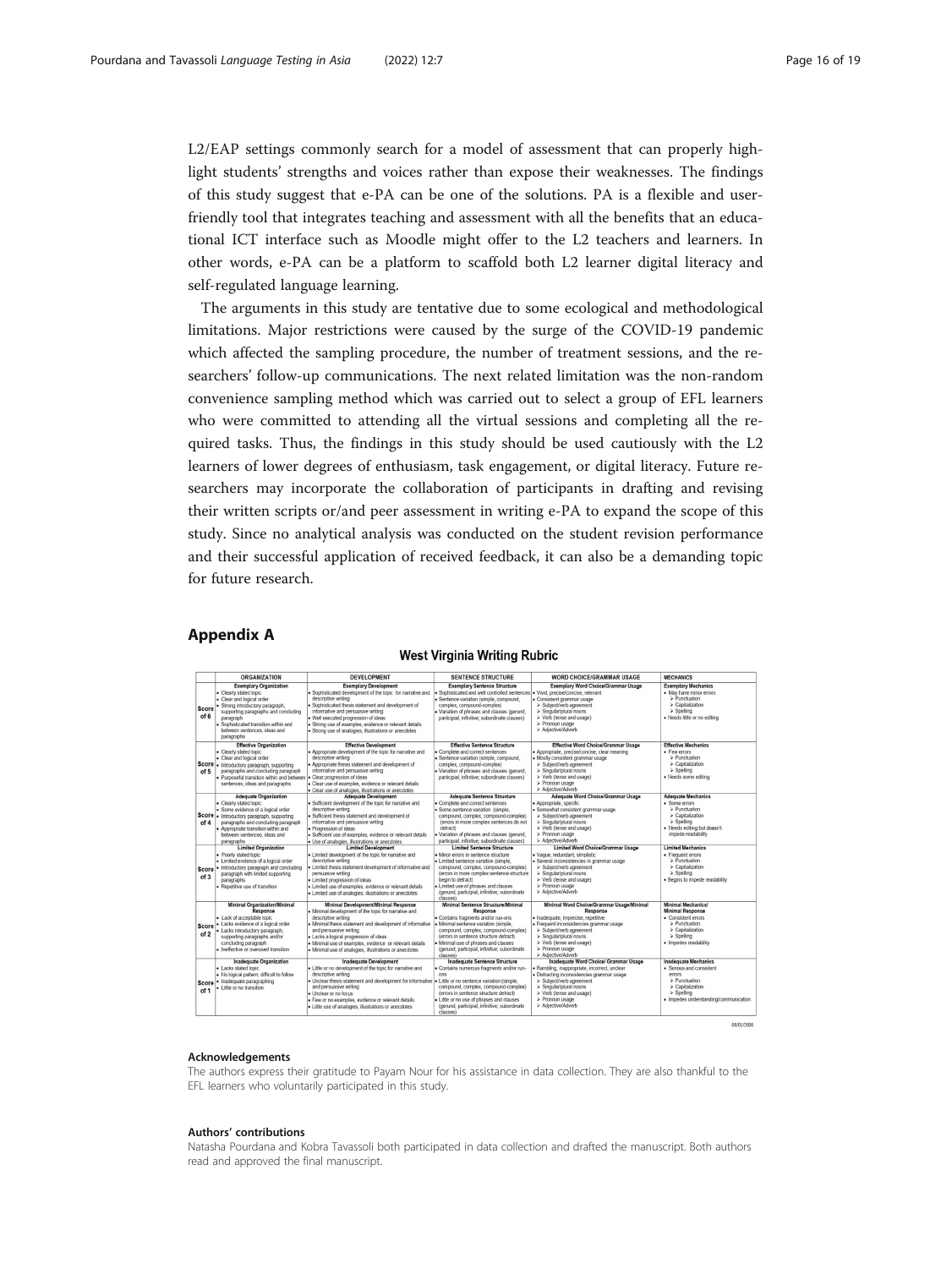#### <span id="page-16-0"></span>Authors' information

Natasha Pourdana is an assistant professor of TEFL at Islamic Azad University, Karaj Branch, Iran. Her fields of interest are language assessment, translation quality assessment, and computer-assisted language learning. Kobra Tavassoli is an assistant professor of TEFL at Islamic Azad University, Karaj Branch, Iran. Her areas of interest are language assessment and teacher education, and she has published in journals and presented in conferences on these topics.

#### Funding

There is no funding for this research.

#### Availability of data and materials

Please contact the authors for data requests.

#### Declaration

#### Competing interests

The authors declare that they have no competing interests.

#### Received: 24 November 2021 Accepted: 9 February 2022 Published online: 15 March 2022

#### References

- Afrianto, A. (2017). Challenges of using portfolio assessment as an alternative assessment method for teaching English in Indonesian schools. International Journal of Educational Best Practices, 1(2), 106–114. [https://doi.org/10.31258/ijebp.v1n2.](https://doi.org/10.31258/ijebp.v1n2.p106-114) [p106-114](https://doi.org/10.31258/ijebp.v1n2.p106-114).
- Ames, H., Glenton, C., & Lewin, S. (2019). Purposive sampling in a qualitative evidence synthesis: a worked example from a synthesis on parental perceptions of vaccination communication. BMC Medical Research Methodology, 19(26). [https://doi.](https://doi.org/10.1186/s12874-019-0665-4) [org/10.1186/s12874-019-0665-4](https://doi.org/10.1186/s12874-019-0665-4).
- Aydin, S. (2010). EFL writers' perceptions of portfolio keeping. Assessing Writing, 15(3), 194–203. [https://doi.org/10.1016/j.asw.2](https://doi.org/10.1016/j.asw.2010.08.001) [010.08.001](https://doi.org/10.1016/j.asw.2010.08.001).
- Barrett, H. C. (2007). Researching electronic portfolios and learner engagement: The REFLECT initiative. Journal of Adolescent & Adult Literacy, 50(6), 436–449.
- Barrot, J. S. (2021). Effects of Facebook-based e-portfolio on ESL learners' writing performance. Language, Culture and Curriculum, 34(1), 95–111. <https://doi.org/10.1080/07908318.2020.1745822>.
- Baturay, M. H., & Daloğlu, A. (2010). E-portfolio assessment in an online English language course. Computer Assisted Language Learning, 23(5), 413–428. [https://doi.org/10.1080/09588221.2010.520671.](https://doi.org/10.1080/09588221.2010.520671)
- Behbahani, S. M. K., Pourdana, N., Maleki, M., & Javanbakht, Z. (2011). EFL task-induced involvement and incidental vocabulary learning: succeeded or surrounded. In International Conference on Languages, Literature and Linguistics. IPEDR Proceedings, (vol. 26, pp. 323–325).
- Benson, P. (2007). Autonomy and its role in learning. In J. Cummins, & C. Davison (Eds.), The international handbook of English language teaching, (vol. 2). Norwell, MA: Springer.
- Borg, S. (2003). Teacher cognition in language teaching: A review of research on what language teachers think, know, believe, and do. Language Teaching, 36(2), 81–109. [https://doi.org/10.1017/S0261444803001903.](https://doi.org/10.1017/S0261444803001903)
- Brown, H. D., & Abeywickrama, P. (2010). Language assessment: principles and classroom practices. White Plains, NY: Pearson Education.
- Burner, T. (2014). The potential formative benefits of portfolio assessment in second and foreign language writing contexts: A review of the literature. Studies in Educational Evaluation, 43, 139–149.
- Caner, A. (2010). Students views on using portfolio assessment an EFL writing courses. Anadolu University Journal of Social Sciences, 10(1), 223–236.
- Carless, D. (2011). From testing to productive student learning: Implementing formative assessment in Confucian-heritage settings. New York: Routledge.
- Carless, D., & Boud, D. (2018). The development of student feedback literacy: Enabling uptake of feedback. Assessment & Evaluation in Higher Education, 43(8), 1315–1325. <https://doi.org/10.1080/02602938.2018.1463354>.
- Chappuis, J. (2014). Seven strategies of assessment for learning, (2nd ed.). New York: Pearson.
- Condon, W., & Hamp-Lyons, L. (1994). Maintaining a portfolio-based writing assessment: Research that informs program development. In L. Black, D. A. Daiker, J. Sommers, & G. Stygall (Eds.), New directions in portfolio assessment: Reflection practice, critical theory, and large-scale scoring, (pp. 277–285). Portsmouth, NH: Boynton/Cook.
- Cowie, B. (2005). Pupil commentary on assessment for learning. Curriculum Journal, 16(2), 137–151. [https://doi.org/10.1080/](https://doi.org/10.1080/09585170500135921) [09585170500135921.](https://doi.org/10.1080/09585170500135921)
- Darling-Hammond, L., & McCloskey, L. (2008). Assessment for learning around the world: What would it mean to be internationally competitive? The Phi Delta Kappan, 90(4), 263–272. <https://doi.org/10.1177/003172170809000407>.
- De Fina, A., & Georgakopoulou, A. (2015). The handbook of narrative analysis. UK: Wiley and Blackwell.
- Derewianka, B. (2003). Trends and issues in genre-based approaches. RELC Journal, 34(2), 133–154. [https://doi.org/10.1177/](https://doi.org/10.1177/003368820303400202) [003368820303400202](https://doi.org/10.1177/003368820303400202).
- Duff, P. (2010). Language socialization into academic discourse communities. Annual Review of Applied Linguistics, 30, 169– 192. <https://doi.org/10.1017/S0267190510000048>.
- Earl, L. M. (2013). Assessment as learning: Using classroom assessment to maximize student learning, (2nd ed., ). Thousand Oaks, CA: Corwin.
- Ecclestone, K. (2007). Commitment, compliance and comfort zones: the effects of formative assessment on vocational education students' learning careers. Assessment in Education: Principles. Policy & Practices, 14(3), 315–333. [https://doi.org/1](https://doi.org/10.1080/09695940701591925) [0.1080/09695940701591925](https://doi.org/10.1080/09695940701591925).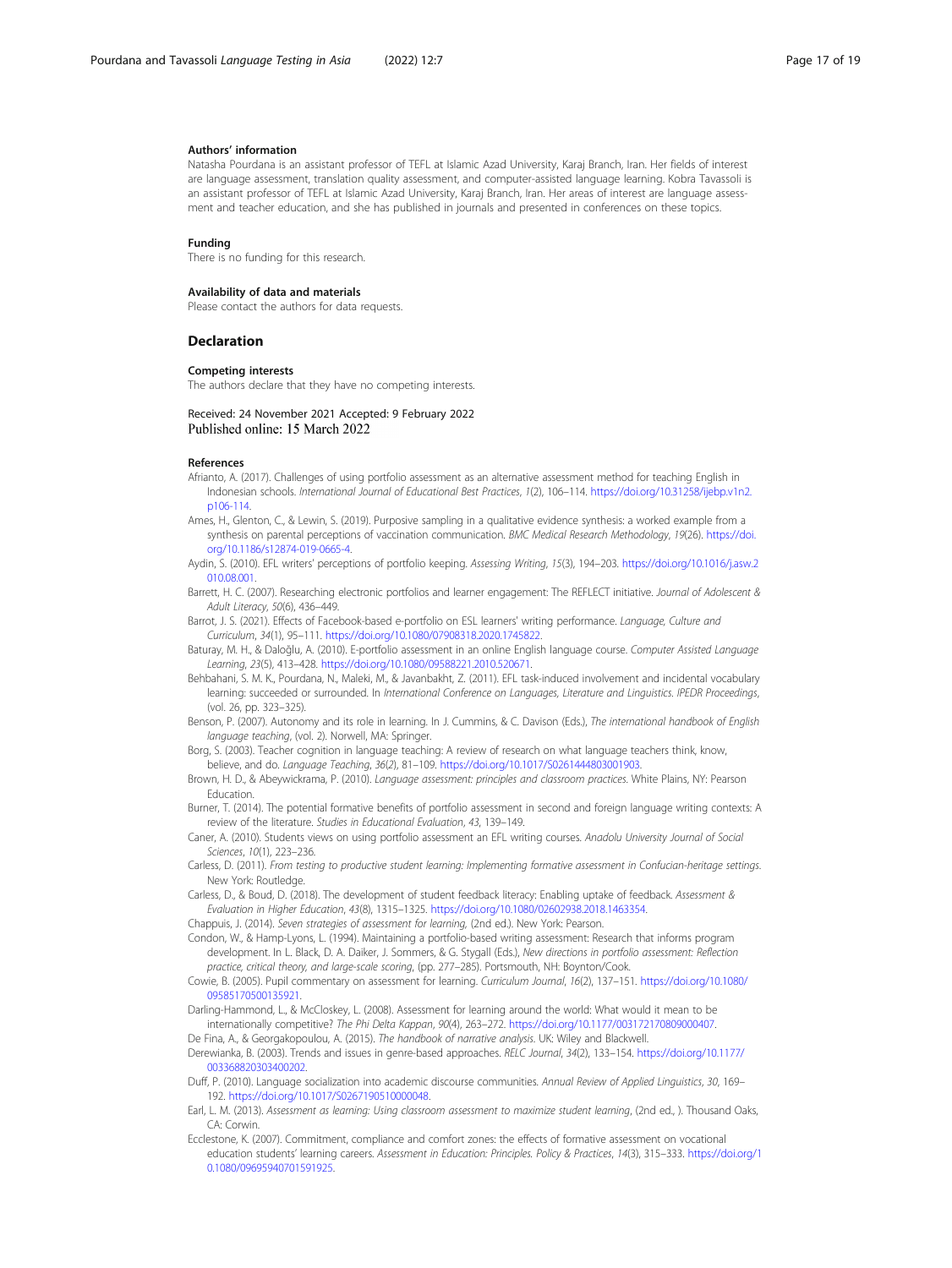<span id="page-17-0"></span>Fredricks, J. A., Blumenfeld, P. C., & Paris, A. H. (2004). School engagement: Potential of the concept, state of the evidence. Review of Educational Research, 74(1), 59–109. [https://doi.org/10.3102/00346543074001059.](https://doi.org/10.3102/00346543074001059)

- Fredricks, J. A., & Eccles, J. S. (2002). Children's competence and value beliefs from childhood through adolescence: Growth trajectories in two male-sex-typed domains. Developmental Psychology, 38(4), 519–533. [https://doi.org/10.1037/0012-164](https://doi.org/10.1037/0012-1649.38.4.519) [9.38.4.519](https://doi.org/10.1037/0012-1649.38.4.519).
- Gan, L., & Lam, R. (2020). Understanding university English instructors' assessment training needs in the Chinese context. Language Testing in Asia, 10(11). <https://doi.org/10.1186/s40468-020-00109-y>.
- Gearhart, M., Herman, J. L., Baker, E. L., & Whittaker, A. K. (1992). Writing portfolios at the elementary level: A study of methods for writing assessment (CSE Report 337). Los Angeles: University of California, Los Angeles, National Center for Research on Evaluation, Standards, and Student Testing (CRESST).
- George, D., & Mallery, M. (2010). SPSS for Windows step by step: a simple guide and reference, 17.0 update, (10th ed., ). Boston: Pearson.
- Gottlieb, M. (2000). Portfolio practices in elementary and secondary schools. In G. V. Ekbatani, & H. D. Pierson (Eds.), Learnerdirected assessment in ESL, (pp. 89–104). Mahwah, NJ: Lawrence Erlbaum.
- Gregory, K., Cameron, C., & Davies, A. (2001). Knowing what counts: conferencing and reporting. Merville, BC: Connections Publishing.
- Halim, I. A., & Lestari, Z. W. (2019). the use of portfolio assessment of writing skill in descriptive text. Journal and Applied Linguistics and Literacy, 3(2), 75–85. <https://doi.org/10.25157/jall.v3i2.2420>.
- Hamp-Lyons, L. (2007). The impact of testing practices on teaching: Ideologies and alternatives. In J. Cummins, & C. Davison (Eds.), International handbook of English language teaching, (pp. 487–504). Norwell, MA: Springer.
- Hamp-Lyons, L. (2016). Purposes of assessment. In D. Tsagari, & J. Banerjee (Eds.), Handbook of second language assessment, (pp. 13–28). The Hague: De Gruyter/Mouton.
- Hamp-Lyons, L., & Condon, W. (2000). Assessing the portfolio: Issues for research, theory and practice. Cresskill, NJ: Hampton Press.
- Hargreaves, E. (2005). Assessment for learning? Thinking outside the (black) box. Cambridge Journal of Education, 35(2), 213– 224. <https://doi.org/10.1080/03057640500146880>.
- Hirvela, A., & Sweetland, Y. L. (2005). Two case studies of L2 writers' experiences across learning directed portfolio contexts. Assessing Writing, 10(3), 192–213. <https://doi.org/10.1016/j.asw.2005.07.001>.
- Hung, S. A. (2012). A washback study on e-portfolio assessment in an English as a Foreign Language teacher preparation program. Computer Assisted Language Learning, 25(1), 21–36. <https://doi.org/10.1080/09588221.2010.551756>.
- Hyland, K. (2007). Genre pedagogy: Language, literacy and L2 writing instruction. Journal of Second Language Writing, 16(3), 148–164. [https://doi.org/10.1016/j.jslw.2007.07.005.](https://doi.org/10.1016/j.jslw.2007.07.005)
- Hyland, K. (2018). Genre and second language writing. In M. DelliCarpini (Ed.), The TESOL encyclopedia of English language teaching, (pp. 2359–2366). Wiley.
- Hyland, K., & Hyland, F. (Eds.). (2019). Feedback in second language writing: Contexts and issues (pp. 1-22). Cambridge, UK: Cambridge University Press. <https://doi.org/10.1017/9781108635547.003>
- Ismailov, M., & Laurier, J. (2021). We are in the breakout room. Now what? An e-portfolio study of virtual team processes involving undergraduate online learners. E-Learning and Digital Media. [https://doi.org/10.1177/20427530211039710.](https://doi.org/10.1177/20427530211039710)
- Kirkpatrick, R., & Gyem, K. (2012). Washback effects of the new English assessment system on secondary schools in Bhutan. Language Testing in Asia, 29(5). <https://doi.org/10.1186/2229-0443-2-4-5>.
- Klenowski, V. (2009). Assessment for learning revisited: an Asia-Pacific perspective. Assessment in Education: Principles, Policy, and Practice, 16(3), 263–268. [https://doi.org/10.1080/09695940903319646.](https://doi.org/10.1080/09695940903319646)
- Kusuma, I., Mahayanti, N. W. S., Adnyani, L. D. S., & Budiarta, L. G. R. (2021). Incorporating E-Portfolio with Flipped Classrooms: An In-Depth Analysis of Students' Speaking Performance and Learning Engagement. JALT CALL Journal, 17(2), 93-111. [https://doi.org/10.29140/jaltcall.v17n2.378.](https://doi.org/10.29140/jaltcall.v17n2.378)
- Lam, R. (2014). Promoting self-regulated learning through portfolio assessment: testimony and recommendations. Assessment & Evaluation in Higher Education, 39(6), 699-714.
- Lam, R. (2018a). Promoting self-reflection in writing: a showcase portfolio approach. In A. Burns, & J. Siegel (Eds.), International perspectives on teaching skills in ELT, (pp. 219–231). London: Palgrave MacMillan.
- Lam, R. (2018b). Teacher learning of portfolio assessment practices: testimonies of two writing teachers. In M. F. Hill & H. Jiang (Eds.), Teacher learning from classroom assessment: Perspectives from Asia Pacific (pp. 99–118). New York: Springer.
- Lam, R. (2019). Writing portfolio assessment in practice: Individual, institutional, and systemic issues. Pedagogies: An International Journal, 15(3), 169–182. <https://doi.org/10.1080/1554480X.2019.1696197>.
- Lam, R., & Lee, I. (2010). Balancing the dual functions of portfolio assessment. ELT Journal, 64(1), 54–64. [https://doi.org/10.1](https://doi.org/10.1093/elt/ccp024) [093/elt/ccp024](https://doi.org/10.1093/elt/ccp024).
- Lee, I. (2016). Teacher education on feedback in EFL writing: Issues, challenges, and future directions. TESOL Quarterly, 50(2), 518–527. [https://doi.org/10.1002/tesq.303.](https://doi.org/10.1002/tesq.303)

Lee, I., & Coniam, D. (2013). Introducing assessment for learning for EFL writing in an assessment of learning examinationdriven system in Hong Kong. Journal of Second Language Writing, 22(1), 34–50. [https://doi.org/10.1016/j.jslw.2012.11.003.](https://doi.org/10.1016/j.jslw.2012.11.003) Lenhard, W., & Lenhard, A. (2016). Calculation of effect sizes. Bibergau: Psyhometrica.

- Mphahlele, R. S. (2022). Digital assessment literacy in online courses (formative/summative): Rethinking assessment strategies in the open distance and e-learning institutions. In Handbook of research on managing and designing online courses in synchronous and asynchronous environments, (pp. 404–417). IGI Global.
- NBCT (2015). Office of Assessment West Virginia Department of Education. Artificial intelligence scoring of student essays: West Virginia's experience. Cameron Powers.
- Ngui, W., Pang, V., Hiew, W., & Lee, K. W. (2020). Exploring the impact of e-portfolio on ESL students' writing skills through the lenses of Malaysian undergraduates. Computer-Assisted Language Learning Electronic Journal, 21(3), 105–121.
- O'Shea, A. (2020). Teachers' conceptions of assessment for learning: what are the implications for children? Polish Journal of Educational Studies, 72(1), 64–78. <https://doi.org/10.2478/poljes-2019-0005>.
- Panadero, E., & Romero, M. (2014). To rubric or not to rubric? The effects of self-assessment on self-regulation, performance, and selfefficacy. Assessment in Education Principles Policy and Practice, 21(2), 133–148. [https://doi.org/10.1080/0969594X.2013.877872.](https://doi.org/10.1080/0969594X.2013.877872)